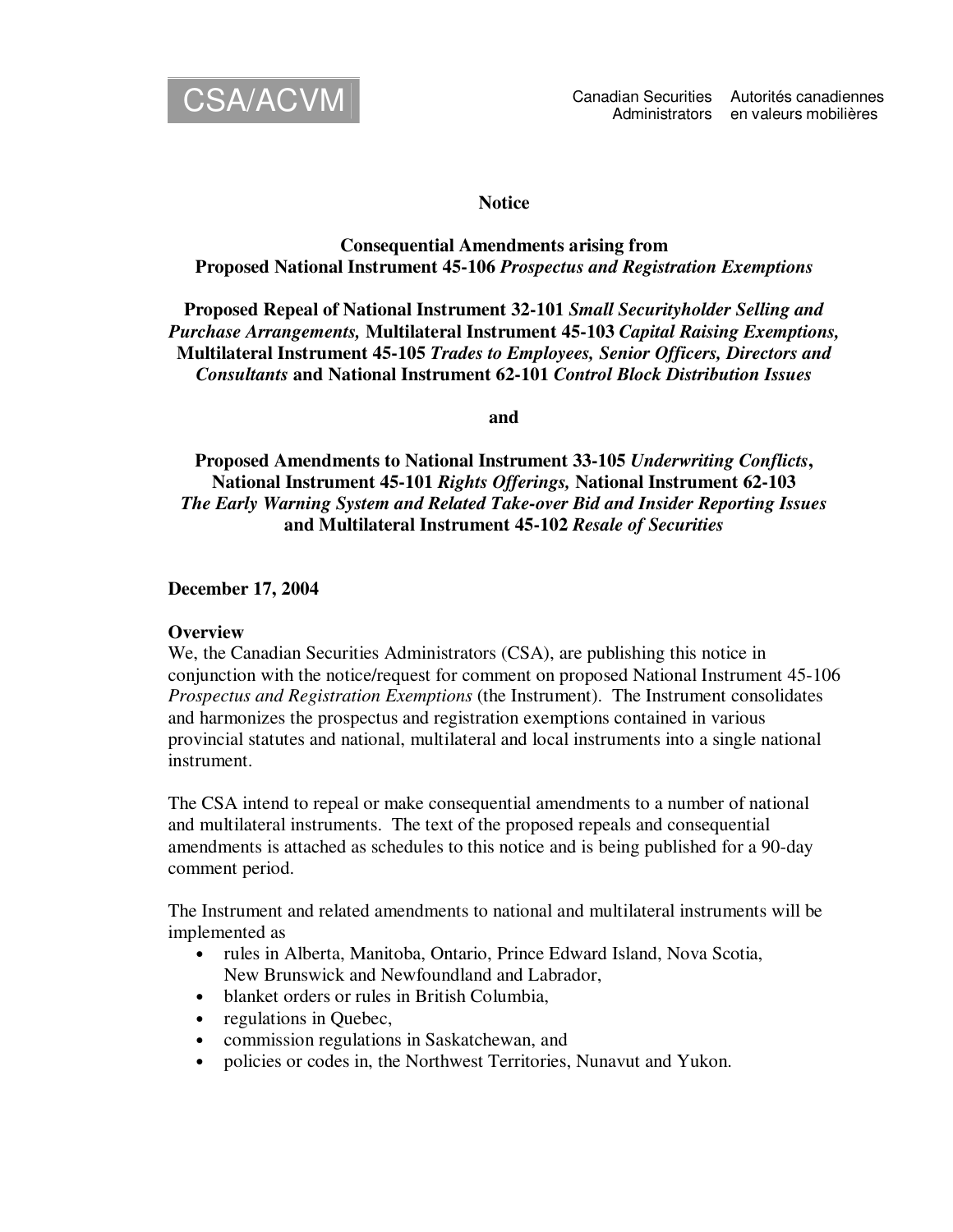The text of the proposed repeals and consequential amendments will also be available on websites of CSA members, including the following:

- www.albertasecurities.com
- www.bcsc.bc.ca
- www.osc.gov.on.ca
- www.lautorite.qc.ca

Notice of the proposed amendments to local securities legislation will be published separately in each jurisdiction.

Upon final publication of the Instrument and related repeals and consequential amendments, we will publish a third CSA Staff Notice that will cite remaining local exemptions for each jurisdiction.

# **Purpose and Benefits**

We believe that the Instrument and related consequential amendments and repeals will yield substantial benefits and reduce costs to market participants by harmonizing both the majority of prospectus and registration exemptions currently available across Canada, and the resale, disclosure and filing requirements associated with those exemptions.

At present, most jurisdictions have a similar but not identical set of exemptions and market participants that wish to effect a multi-jurisdictional exempt distribution must familiarize themselves with the various exempt distribution regimes of the relevant jurisdictions. This typically necessitates culling through the various acts, regulations and rules of the different jurisdictions. On implementation of the Instrument, market participants will generally have to look no further than the Instrument to view the landscape of exemptions.

Where possible, we have consolidated many of the existing exemptions to make them more straightforward and user friendly. Moreover, the scope of certain exemptions has been modified and new exemptions have been added in response to a number of relatively routine exemptive relief applications. These changes should yield additional benefits to market participants.

The proposed amendments and repeals will facilitate the consolidation and harmonization of existing exemptions within the Instrument. This should

- (i) result in reduced transaction costs because market participants will no longer need to expend time and money dealing with a collection of exempt distribution regimes and their associated resale, disclosure and filing requirements, and
- (ii) facilitate capital formation for issuers.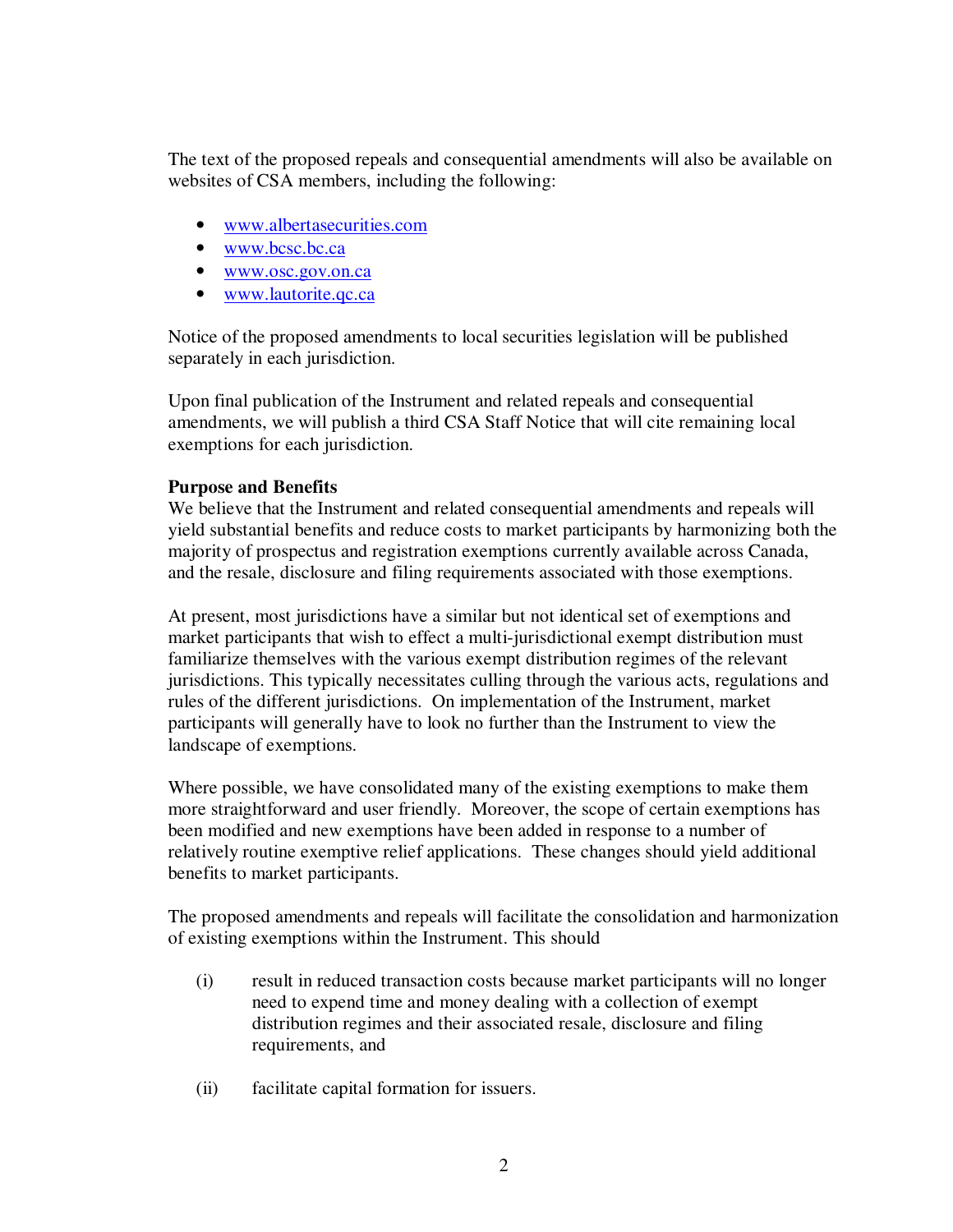## **Repeals**

We will repeal the following national and multilateral instruments as the exemptions contained in these instruments are being carried forward in the Instrument:

- National Instrument 32-101 *Small Securityholder Selling and Purchase Arrangements*, which will be replaced by section 3.6 of the Instrument
- Multilateral Instrument 45-103 *Capital Raising Exemptions*, which will be replaced by sections 2.3, 2.4, 2.5, 2.6 and 2.9 of the Instrument
- Multilateral Instrument 45-105 *Trades to Employees, Senior Officers, Directors, and Consultants*, which will be replaced by sections 2.24, 2.26, 2.27, 2.28 and 2.29 of the Instrument
- National Instrument 62-101 *Control Block Distribution Issues,* which will be replaced by section 4.1 of the Instrument

The text of the proposed repeals is set out in **Schedule 1** to this Notice.

# **Amendments**

### **NI 33-105**

We will amend National Instrument 33-105 *Underwriting Conflicts* (NI 33-105) to update the securities legislative references in section 3.1(b) and Appendix A and repeal Appendix B to the instrument. The text of the proposed amendments to NI 33-105 is set out in **Schedule 2** to this Notice.

NI 33-105 is not currently in effect in Manitoba and Saskatchewan. Saskatchewan will, concurrently with this Notice, publish a local Notice which will have the effect of publishing for comment in Saskatchewan NI 33-105 as it is proposed to be amended by this Notice. We anticipate that NI 33-105 will become effective in Saskatchewan at the same time as the proposed amendments to NI 33-105 described in this Notice become effective.

## **NI 45-101**

We will amend National Instrument 45-101 *Rights Offerings* (NI 45-101) by updating the definition of "rights offering" found in Part 1 of the instrument to remove the exercise of a right. This is necessary as the new rights offering exemption in the Instrument does not provide an exemption for the exercise of a right issued under a rights offering. Instead a person wishing to exercise a right issued under a rights offering will look to the general exemption in the Instrument which facilitates conversions, exchanges or the exercise of rights pursuant to previously issued securities. The text of the proposed amendment to NI 45-101 is set out in **Schedule 3** to this Notice.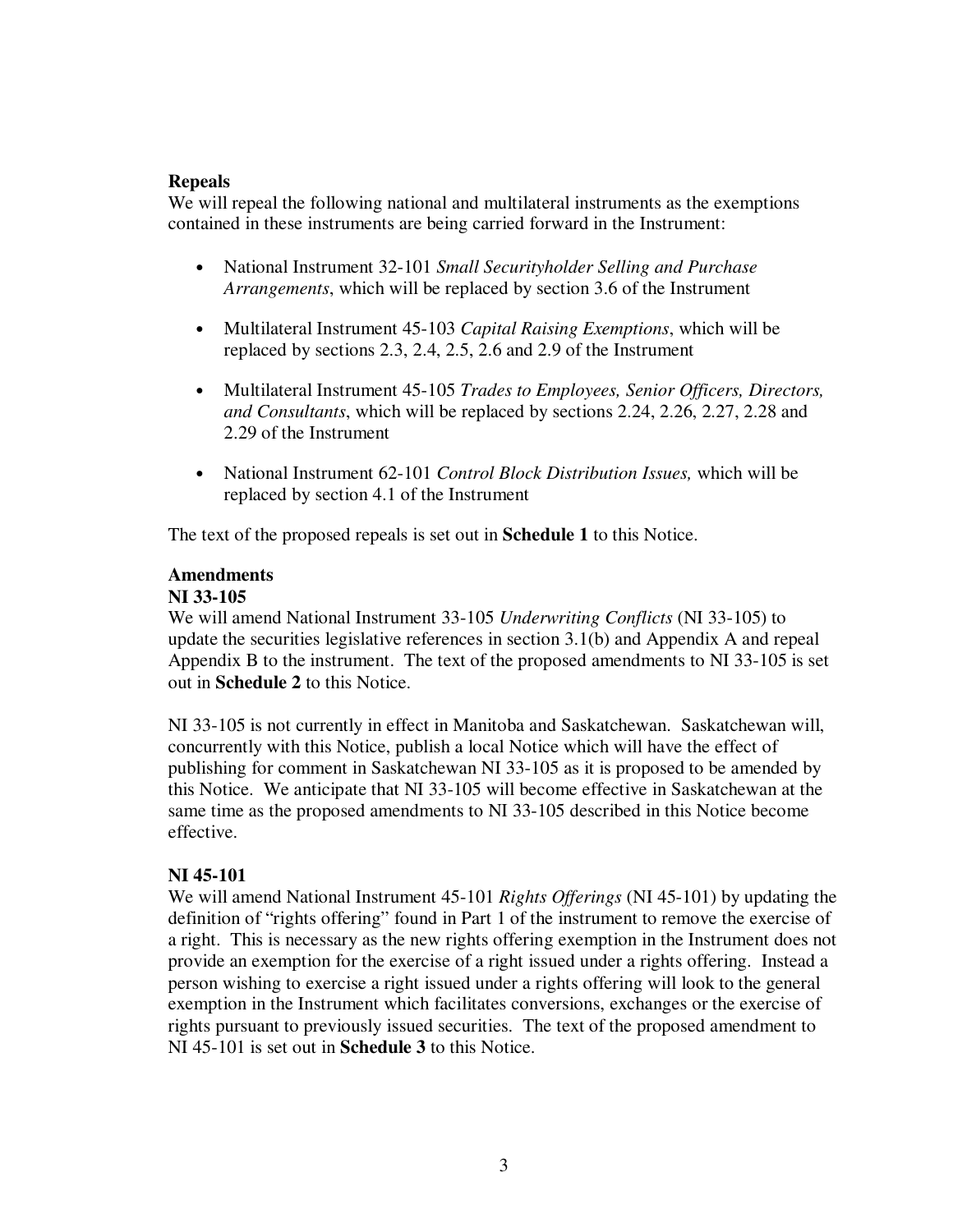## **NI 62-103**

We will amend National Instrument 62-103 *The Early Warning System and Related Take-Over Bid and Insider Reporting Issues* (NI 62-103) to update the securities legislation references in various jurisdictions listed in Appendices A and B to the Instrument. The text of the proposed amendments to NI 62-103 is set out in **Schedule 4** to this Notice.

### **MI 45-102 and Companion Policy 45-102CP**

As Quebec has expressed interest in participating in Multilateral Instrument 45-102 *Resale of Securities* (MI 45-102), we will expand MI 45-102 to include Quebec. This will result in MI 45-102 becoming a national instrument. We will also add transitional language to the legend requirement in section 2.5 of MI 45-102 for distributions of securities in Quebec prior to the implementation of NI 45-102. Other revisions to MI 45- 102 include updating definitions, removing obsolete transitional provisions and revising a number of the appendices to incorporate the exemptions contained in the Instrument and transitional provisions for current exemptions. Companion Policy 45-102CP (the Companion Policy) will be updated to reflect the proposed changes to MI 45-102. The text of the proposed amendments to MI 45-102 is set out in **Schedule 5** to this Notice. The text of the proposed amendments to the Companion Policy is set out in **Schedule 6** to this Notice.

### **Alternatives Considered**

No other alternatives were considered.

## **Unpublished Materials**

No unpublished study, report, or other written materials were relied on in proposing these repeals and amendments to existing national and multilateral instruments.

### **Request for Comment**

We request your comments on the proposed amendments to NI 33-105, NI 45-101, NI 62-103 and MI 45-102 and the proposed repeal of NI 32-101, MI 45-103, MI 45-105 and NI 62-101.

### **How to Provide Your Comments**

Please provide your comments by March 17, 2005.

Please e-mail your submission as indicated below, but address your submission to all of the CSA member commissions, as follows:

Alberta Securities Commission British Columbia Securities Commission Manitoba Securities Commission New Brunswick Securities Commission Securities Commission of Newfoundland and Labrador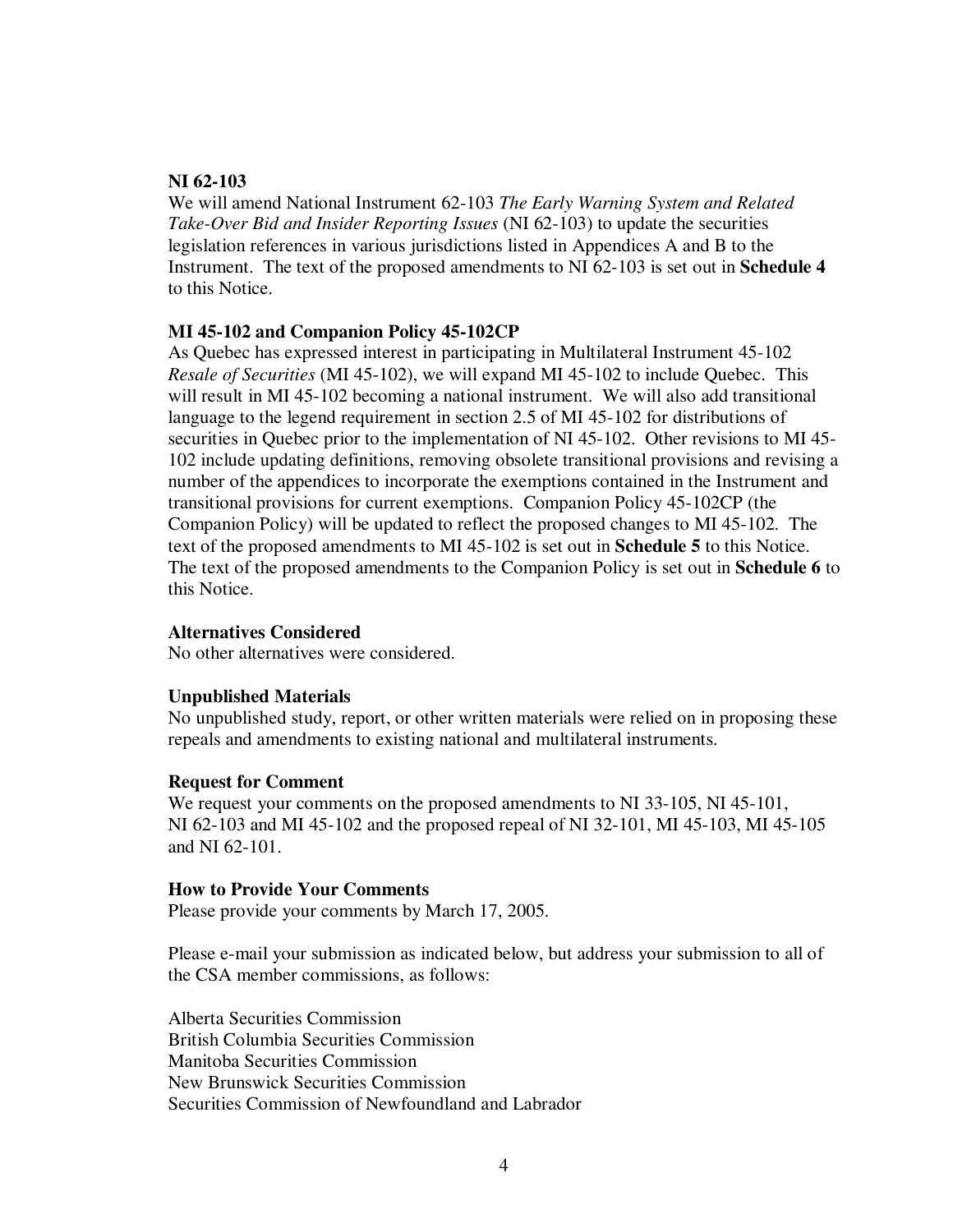Registrar of Securities, Department of Justice, Government of the Northwest Territories Nova Scotia Securities Commission Registrar of Securities, Legal Registries Division, Department of Justice, Government of Nunavut Ontario Securities Commission Prince Edward Island Securities Office Autorité des marchés financiers Saskatchewan Financial Services Commission Registrar of Securities, Government of Yukon

You do not need to deliver your comments to all of the CSA member commissions. Please deliver your comments to the two addresses that follow, and they will be distributed to all other jurisdictions by CSA staff.

Blaine Young Alberta Securities Commission 400 - 300 -  $5^{\text{th}}$  Avenue S.W. Calgary, Alberta T2P 3C4 Fax: (403) 297-3679 e-mail: blaine.young@seccom.ab.ca

Anne-Marie Beaudoin Directrice du secrétariat Autorité des marchés financiers Tour de la Bourse 800 square Victoria C.P. 246, 22e étage Montréal, Québec H4Z 1G3 Fax: (514) 864-6381 e-mail: consultation-en-cours@lautorite.qc.ca

If you are not able to send your comments by e-mail, please send a diskette containing your comments in Word.

We cannot keep submissions confidential because securities legislation in certain provinces requires that a summary of the written comments received during the comment period be published.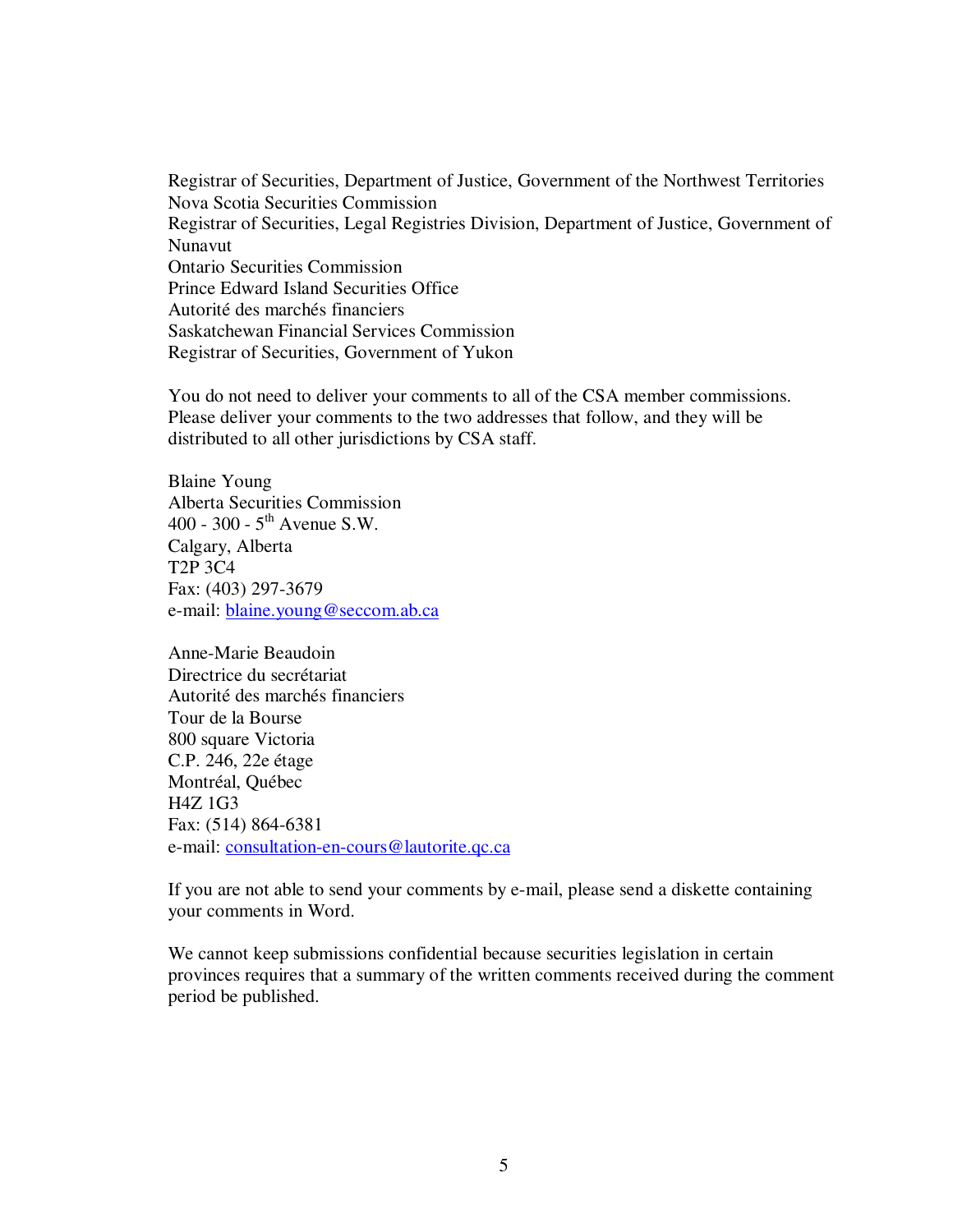### **Questions**

Questions relating to the proposed repeals and consequential amendments outlined in this notice may be referred to:

Leslie Rose Senior Legal Counsel, Capital Markets Regulation British Columbia Securities Commission (604) 899- 6654 lrose@bcsc.bc.ca

Marsha Manolescu Deputy Director, Legislation Alberta Securities Commission (403) 297-2091 marsha.manolescu@seccom.ab.ca

Dean Murrison Deputy Director, Legal/Registration Securities Division Saskatchewan Financial Services Commission (306) 787-5879 dmurrison@sfsc.gov.sk.ca

Chris Besko Legal Counsel -Deputy Director The Manitoba Securities Commission (204) 945-2561 cbesko@gov.mb.ca

Jo-Anne Matear Senior Legal Counsel, Corporate Finance Branch Ontario Securities Commission (416) 593-2388 jmatear@osc.gov.on.ca

Ilana Singer Legal Counsel, Corporate Finance Branch Ontario Securities Commission (416) 593-2388 isinger@osc.gov.on.ca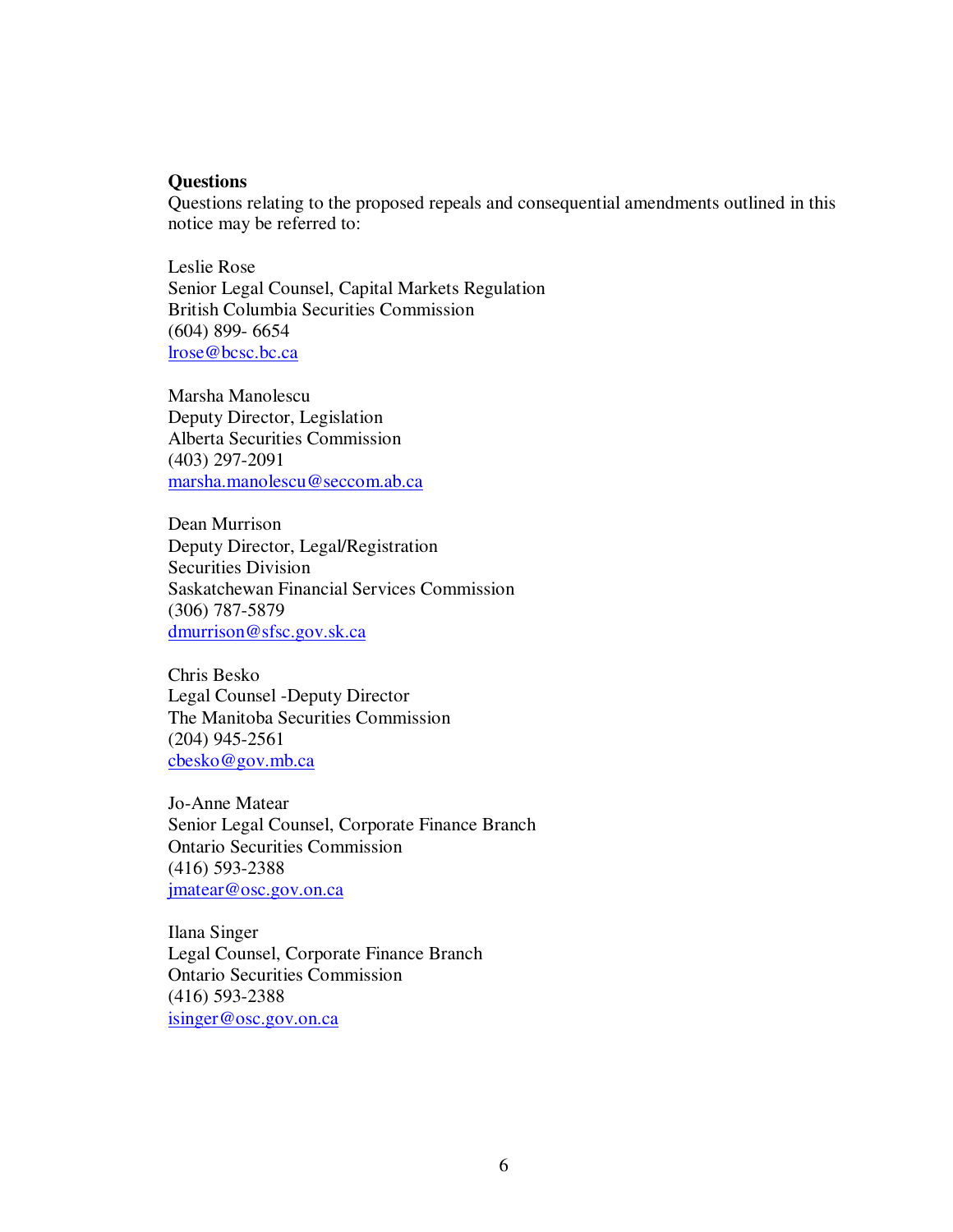David Chasson Legal Counsel, Corporate Finance Ontario Securities Commission (416) 595-8945 dchasson@osc.gov.on.ca

Rosetta Gagliardi Conseillère en réglementation Autorité des marchés financiers (514) 940-2199, poste 2405 rosetta.gagliardi@lautorite.qc.ca

Sylvie Lalonde Conseillère en réglementation Autorité des marchés financiers (514) 940-2199, poste 2408 sylvie.lalonde@lautorite.qc.ca

Shirley Lee Staff Solicitor Nova Scotia Securities Commission (902) 424-5441 leesp@gov.ns.ca

Christina Taylor New Brunswick Securities Commission (506) 658-3117 christina.taylor@nbsc-cvmnb.ca

Katharine Tummon Legal Counsel Prince Edward Island Securities Office (902) 368-4542 kptummon@gov.pe.ca

Susan W. Powell Program & Policy Development Securities Commission of Newfoundland and Labrador Government of Newfoundland and Labrador (709) 729-4875 spowell@gov.nl.ca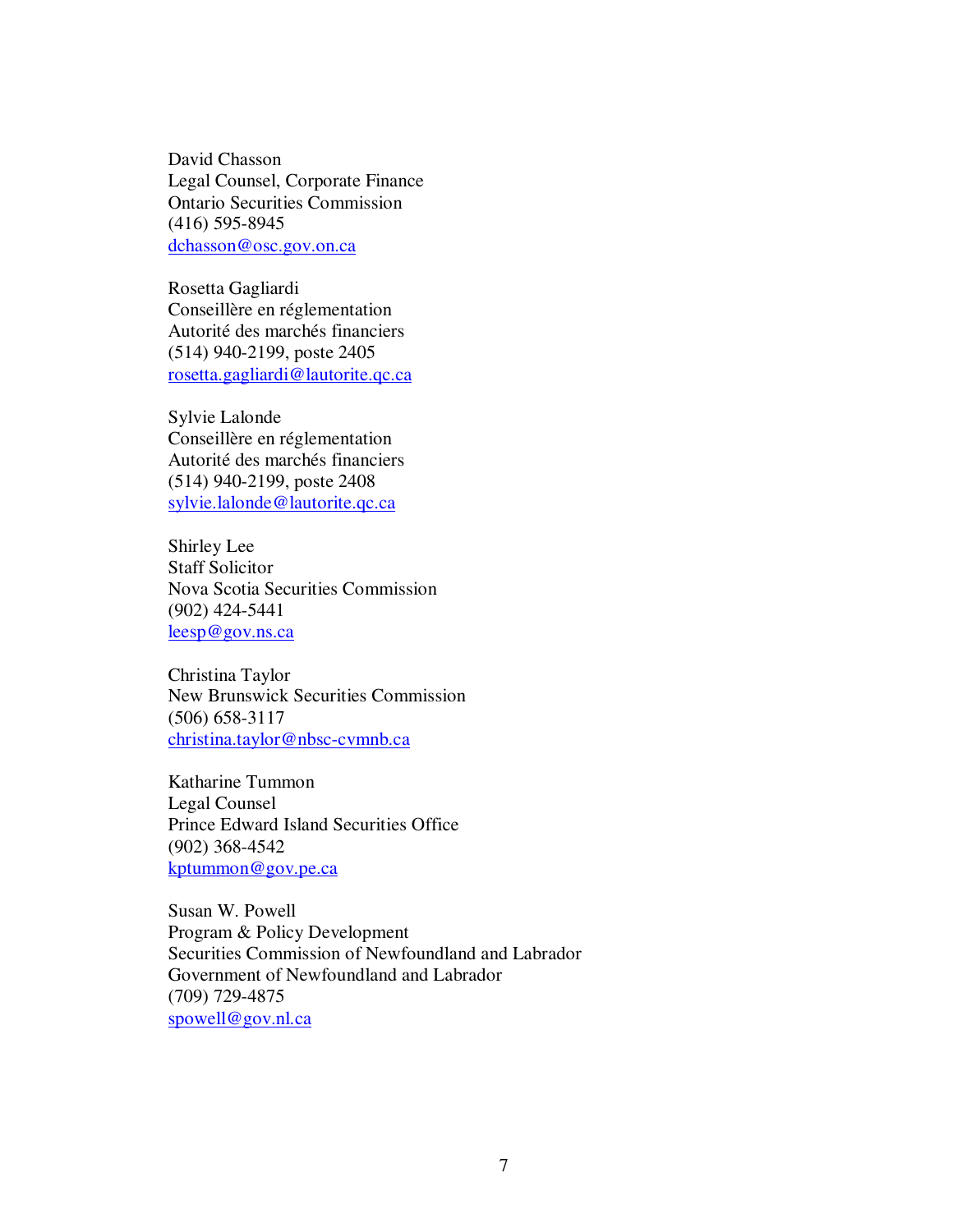Tony S. K. Wong, Registrar, Securities & Corporate Registries Northwest Territories Securities Registry (867) 920-3318 tony\_wong@gov.nt.ca

Gary Crowe, Registrar of Securities Government of Nunavut, Justice Department (867) 975-6190 gcrowe@gov.nu.ca

Richard Roberts, Registrar of Securities Government of Yukon (867) 667-5225 richard.roberts@gov.yk.ca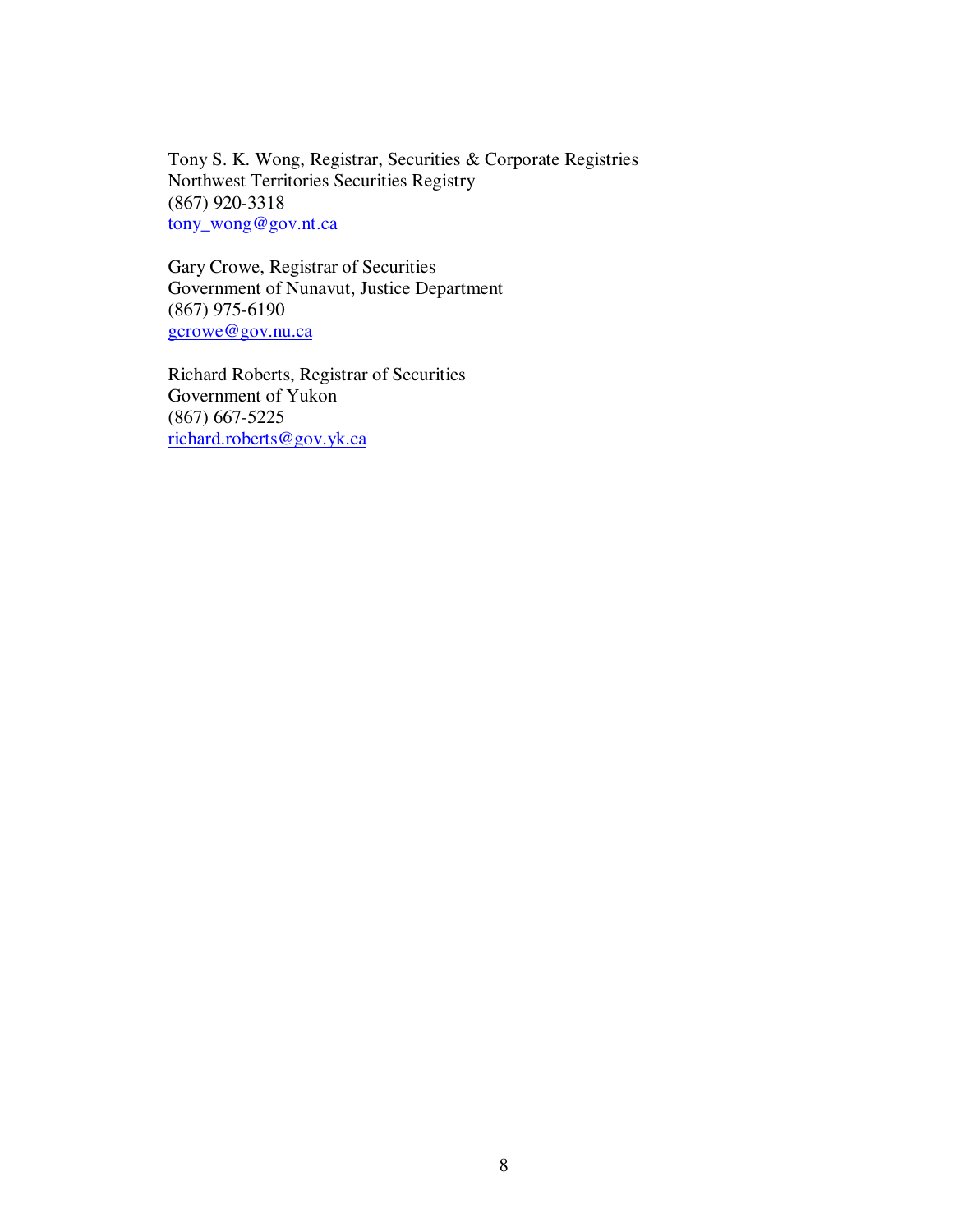### **Schedule 1**

**Repeal of National Instrument 32-101** *Small Securityholder Selling and PurchaseArrangements* **and National Instrument 62-101** *Control Block Distribution Issues* **and Multilateral Instrument 45-103** *Capital Raising Exemptions* **and Multilateral Instrument 45-105** *Trades to Employees, Senior Officers, Directors, and Consultants*

# **PART 1 REPEAL OF NATIONAL INSTRUMENT 32-101**

1.1 **Repeal -** National Instrument 32-101 *Small Securityholder Selling and Purchase Arrangements* is repealed.

### **PART 2 REPEAL OF NATIONAL INSTRUMENT 62-101**

2.1 **Repeal** - National Instrument 62-101 *Control Block Distribution Issues* is repealed.

### **PART 3 REPEAL OF MULTILATERAL INSTRUMENT 45-103**

3.1 **Repeal** - Multilateral Instrument 45-103 *Capital Raising Exemptions* is repealed.

### **PART 4 REPEAL OF MULTILATERAL INSTRUMENT 45-105**

4.1 **Repeal** - Multilateral Instrument 45-105 *Trades to Employees, Senior Officers, Directors, and Consultants* is repealed.

### **PART 5 EFFECTIVE DATE**

5.1 **Effective Date** - These repeals are effective .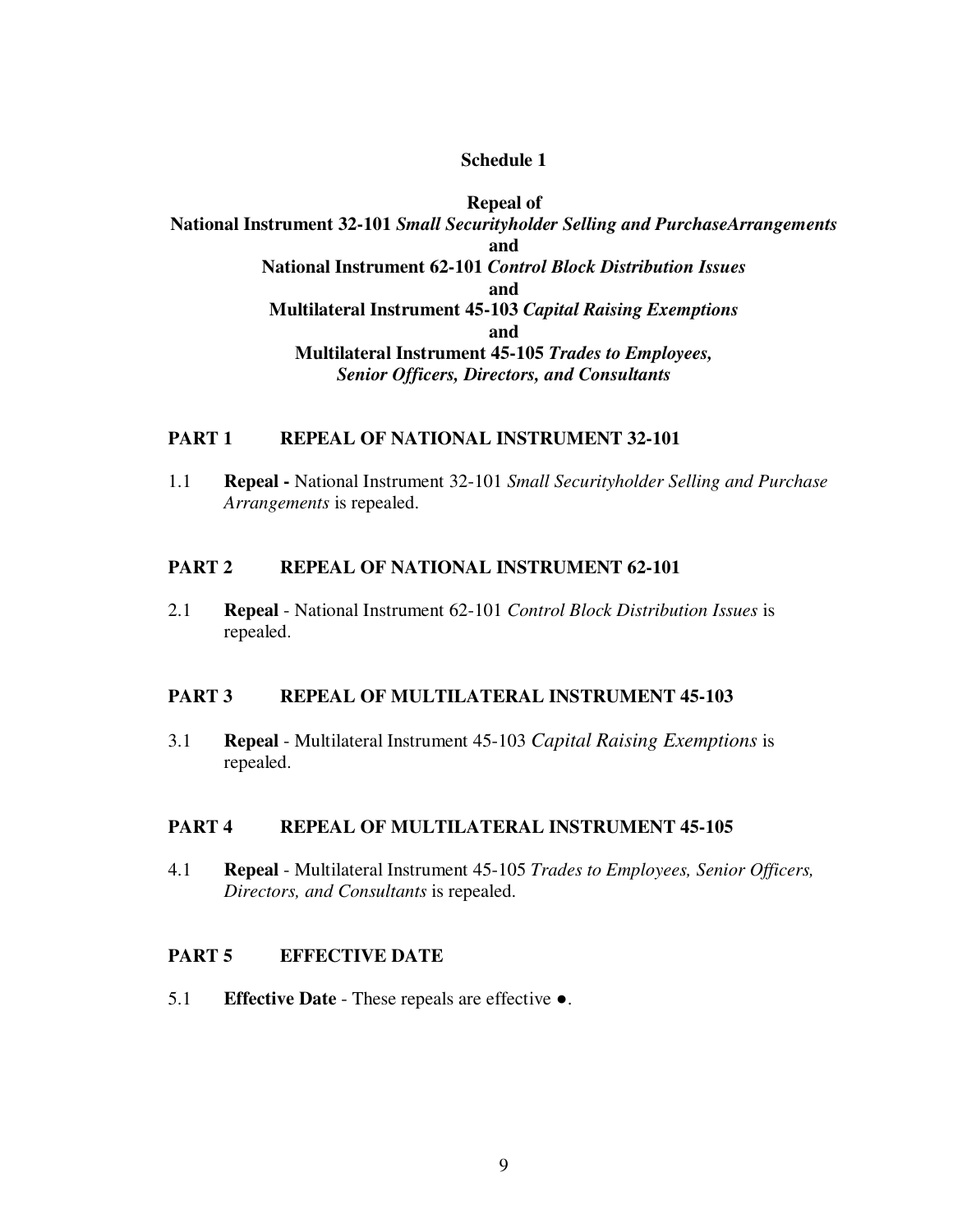# **Schedule 2**

### **Amendments to National Instrument 33-105** *Underwriting Conflicts*

### **PART 1 AMENDMENTS TO NATIONAL INSTRUMENT 33-105**

- 1.1 **Amendments -** National Instrument 33-105 *Underwriting Conflicts* (NI 33-105) is amended by:
	- (a) in clause (b) of section 3.1, striking and replacing "a provision listed in Appendix B" with:

"section 2.8 of National Instrument 45-102 Resale of Securities";

(b) repealing and replacing Appendix A with:

## **Appendix A - Exempt Securities**

| <b>Jurisdiction</b><br>A11 | <b>Securities Legislation Reference</b><br>Sections 2.20, 2.21 and 2.35 to 2.40 of<br>National Instrument 45-106 Prospectus<br>and Registration Exemptions |
|----------------------------|------------------------------------------------------------------------------------------------------------------------------------------------------------|
| Alberta                    | Section 87(h), $(h.1)$ and $(h.2)$ of the<br>Securities Act (Alberta)                                                                                      |
| Manitoba                   | Subsection $19(2)(g)$ and (h) of the<br>Securities Act (Manitoba)                                                                                          |
| Newfoundland and Labrador  | Subsections $36(2)(h)$ and (i) of the<br>Securities Act (Newfoundland and<br>Labrador)                                                                     |
| Nova Scotia                | Clause $41(2)(i)$ of the <i>Securities Act</i><br>(Nova Scotia)                                                                                            |
| Ontario                    | Section 2.5 of OSC Rule 45-501                                                                                                                             |
| Prince Edward Island       | Subsection $2(4)(f)$ and $(g)$ of the<br>Securities Act (Prince Edward Island)                                                                             |
| Quebec                     | Section 41 of the Securities Act<br>(Quebec)                                                                                                               |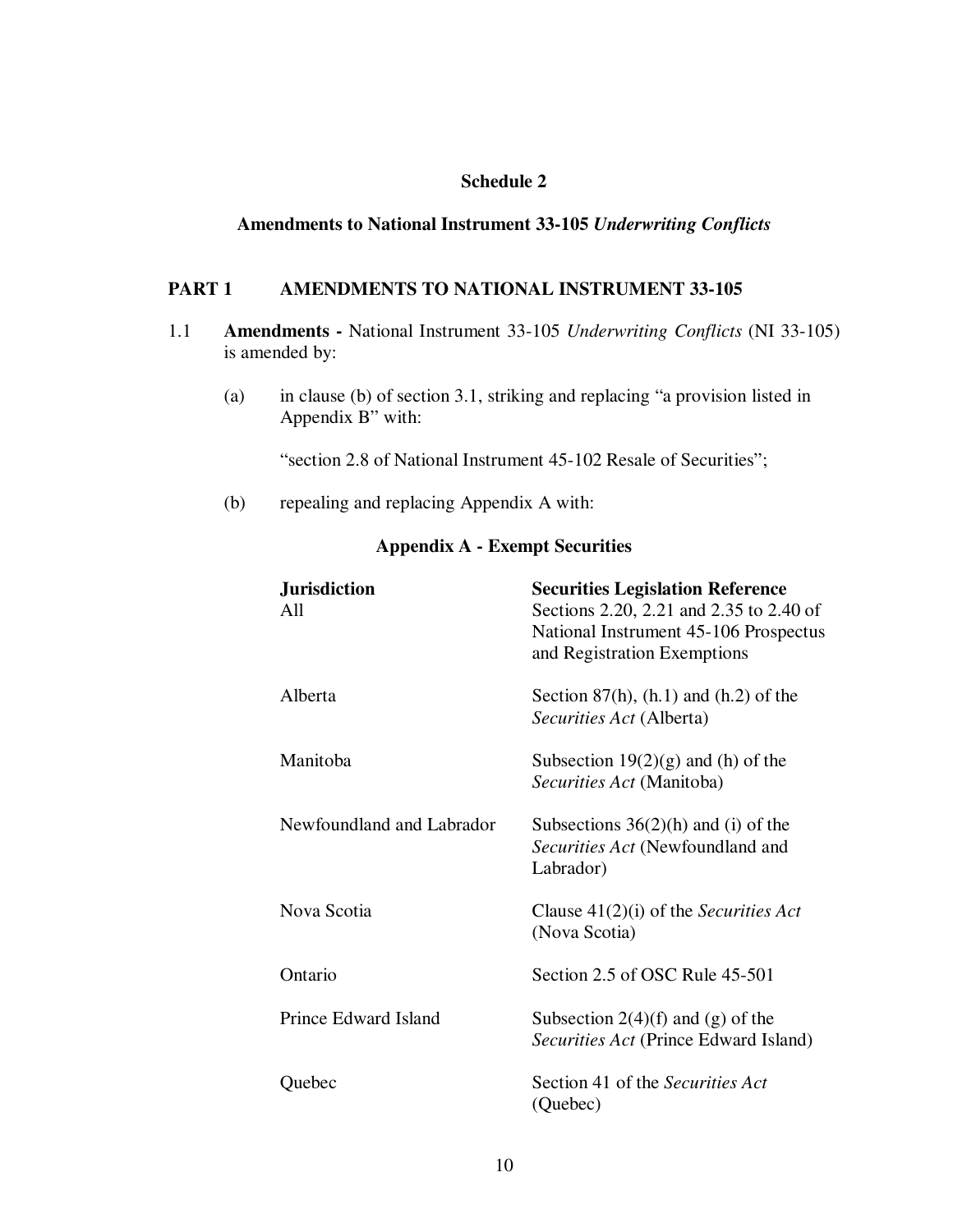Saskatchewan Subsection 39(2)(i) and (j) of *The Securities Act, 1988* (Saskatchewan)

(c) repealing Appendix B.

# **PART 2 EFFECTIVE DATE**

2.1 **Effective Date -** This amendment is effective .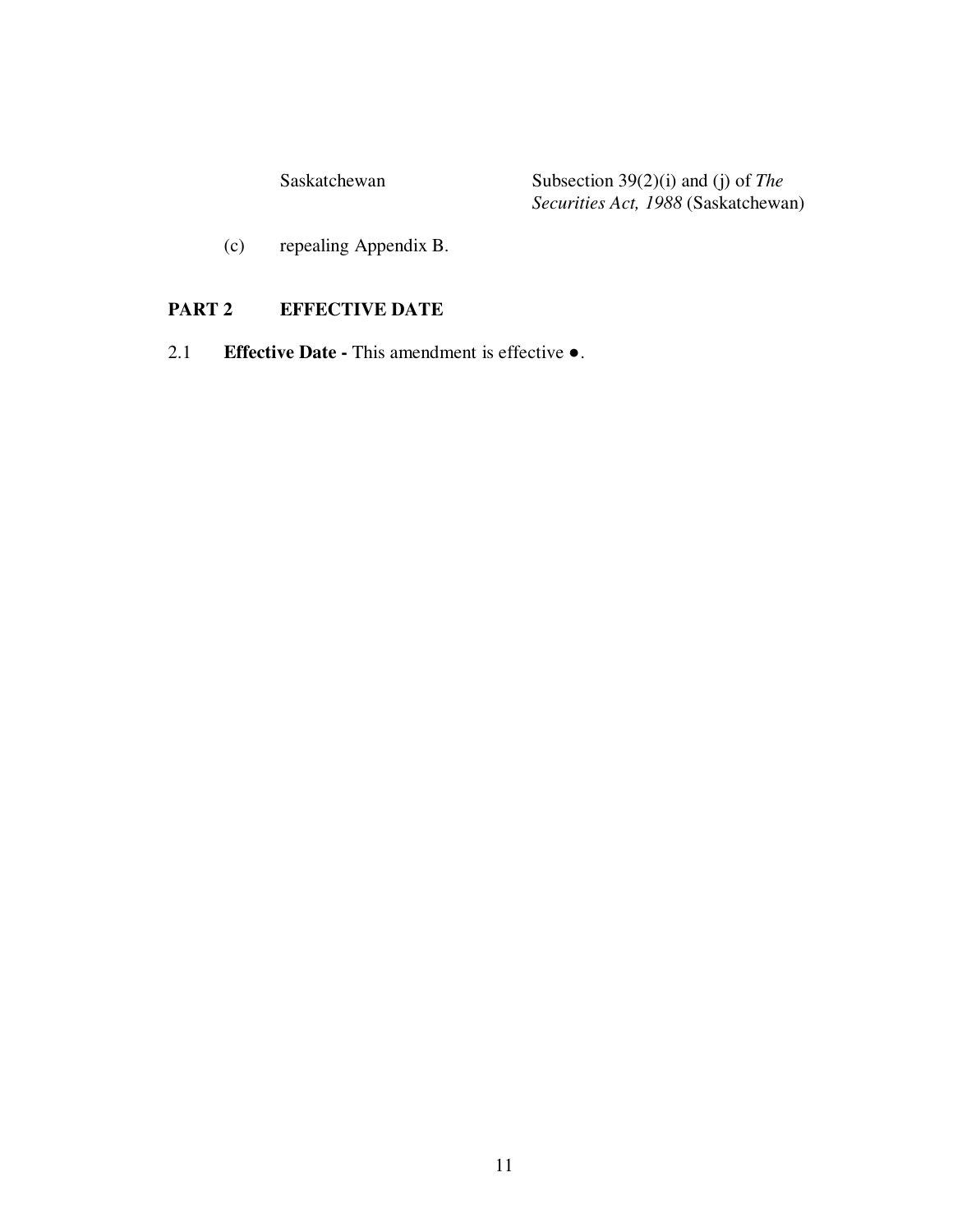# **Schedule 3**

# **Amendments to National Instrument 45-101** *Rights Offerings*

# **PART 1 AMENDMENTS TO NATIONAL INSTRUMENT 45-101**

1.1 **Amendment** - National Instrument 45-101 *Rights Offerings* is amended by repealing the definition of "rights offering" in Part 1 and substituting the following:

"rights offering" means the issuance by an issuer to existing security holders of a right to purchase additional securities of the issuer's own issue.

# **PART 2 EFFECTIVE DATE**

2.1 **Effective Date -** This amendment is effective .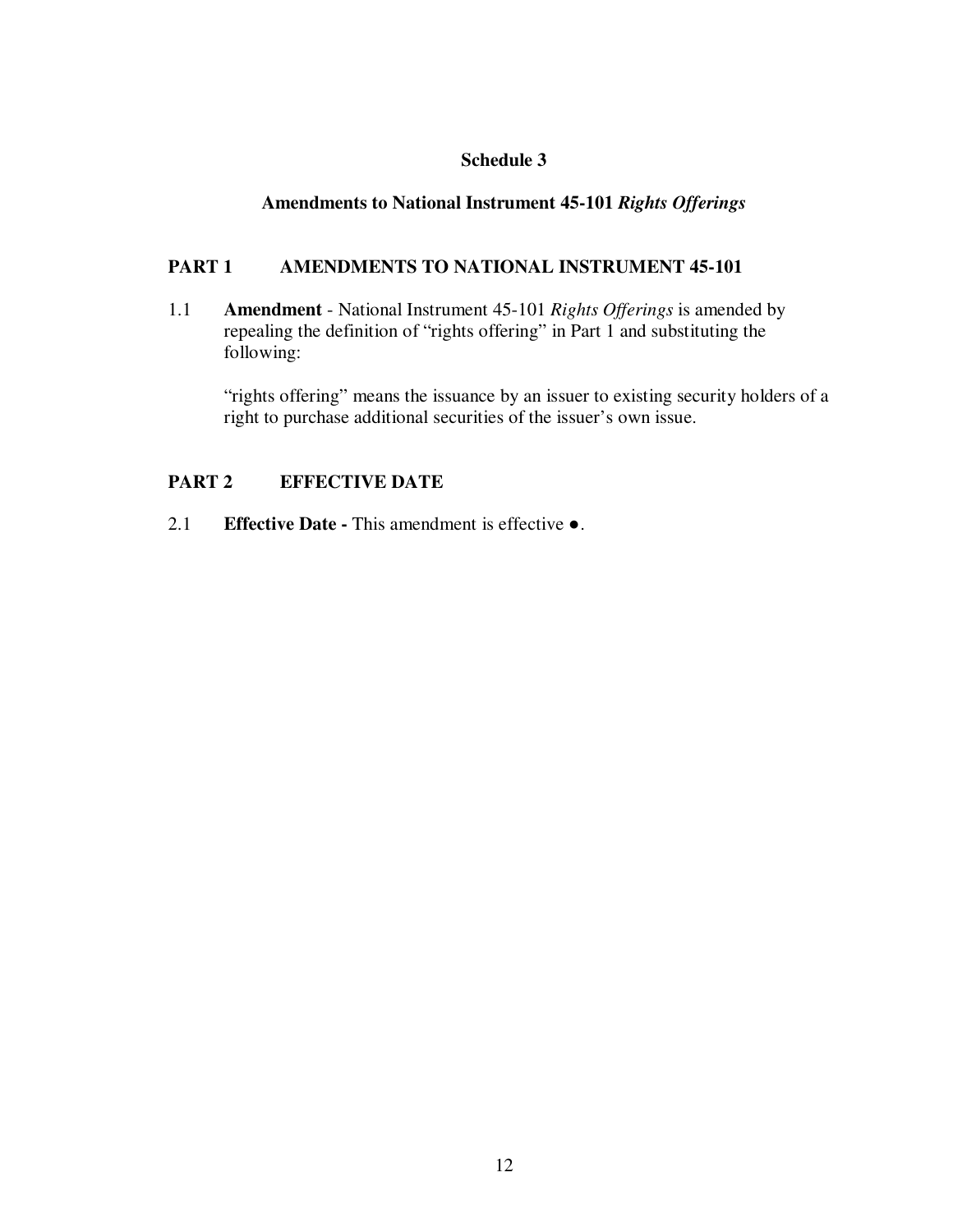### **Schedule 4**

## **Amendments to National Instrument 62-103** *The Early Warning System and Related Take-over Bid and Insider Reporting Issues*

### **PART 1 AMENDMENTS TO NATIONAL INSTRUMENT 62-103**

- 1.1 **Amendment -** National Instrument 62-103 *The Early Warning System and Related Take-over Bid and Insider Reporting Issues* is amended by:
	- (a) in Appendix A
		- (i) under the Alberta securities legislative reference, striking and replacing "Clause 1(f)(iii) of the *Securities Act* (Alberta)" with:

"Clause 1(p)(iii) of the *Securities Act* (Alberta)"

(ii) under the British Columbia securities legislative reference, striking out and replacing "Paragraph (c) of the definition of "distribution" contained in subsection 1(1) of the Securities Act (British Columbia)" with:

"Paragraph (c) of the definition of "offering" contained in subsection 1(1) of the *Securities Act* (British Columbia)"

(iii) under the New Brunswick securities legislative reference, striking and replacing "Paragraph (b) of the definition of "primary distribution to the public" contained in section 1 of the *Securities Frauds Prevention Act* (New Brunswick)" with:

> "Paragraph (c) of the definition of "distribution" contained in section 1(1) of the *Securities Act* (New Brunswick)" and

- (iv) adding the following jurisdiction and securities legislative reference after Ontario:
	- "Quebec Subparagraph 9 of the definition of "distribution" contained in section 5 of the *Securities Act* (Quebec)"
- (b) in Appendix B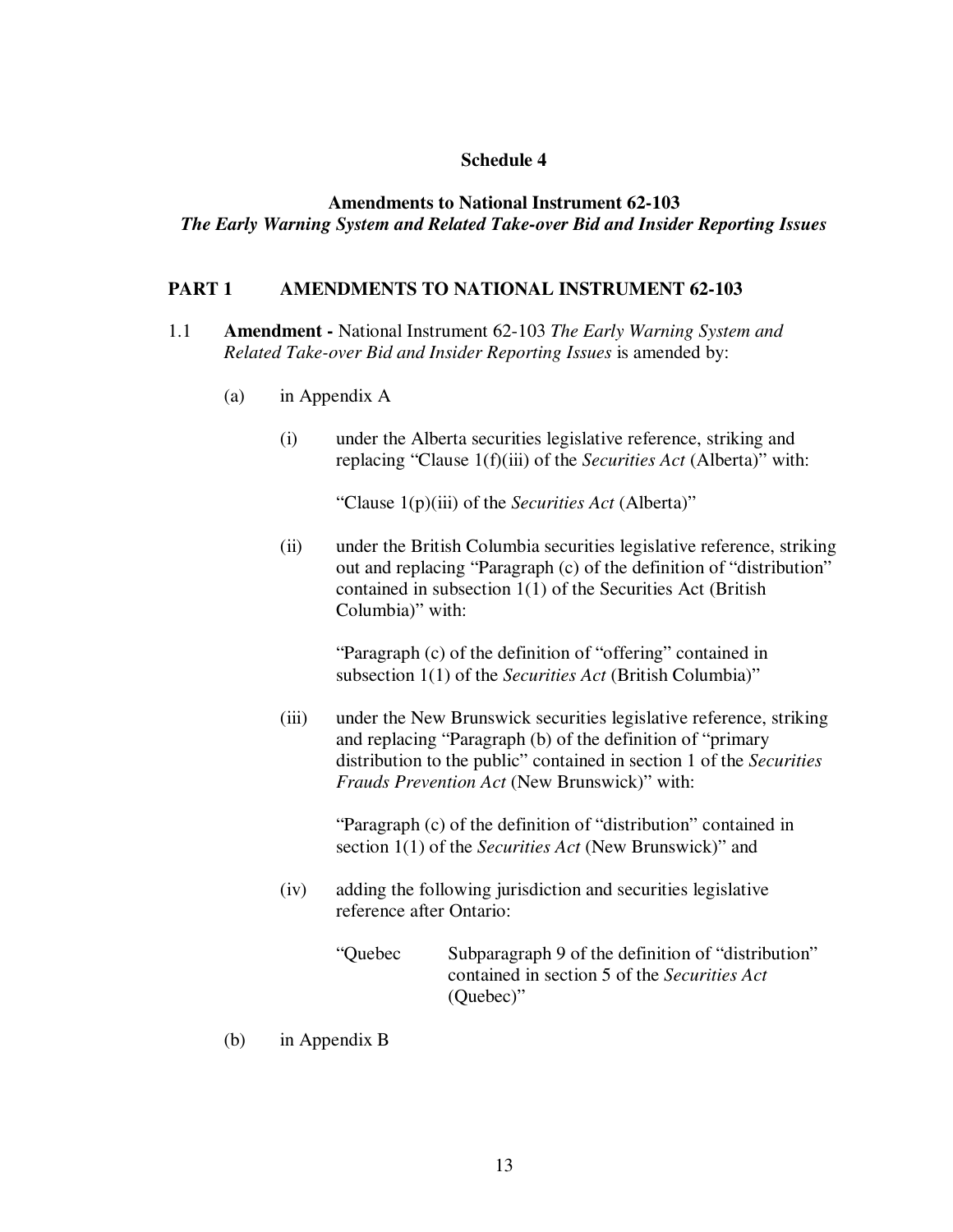(i) under the Alberta securities legislative reference, striking and replacing "Subsections 141(1), 141(2) and 141(3) of the *Securities Act* (Alberta)" with:

"Subsections 176(1), 176(2) and 176(3) of the *Securities Act* (Alberta)"

(ii) under the British Columbia securities legislative reference, striking out and replacing "Subsections 111(1) and 111(2) of the *Securities Act* (British Columbia)" with:

> "BC Instrument 62-502 *Take Over Bids and Issuer Bids*, subsections 26 and 27"

(iii) adding the following jurisdiction and securities legislative reference after Manitoba:

"New Brunswick Subsection 126(1) and (2) of the *Securities Act* (New Brunswick)"

- (c) in Appendix C
	- (i) under the British Columbia securities legislative reference, striking out and replacing "Subsections 111(3) of the *Securities Act* (British Columbia)"with:

"BC Instrument 62-502 *Take Over Bids and Issuer Bids*, subsection 26(3)"

- (d) in Appendix D
	- (i) under the British Columbia securities legislative reference, striking out and replacing "Subsection 1(4) and sections 95 and 96 of the *Securities Act* (British Columbia)"with:

"Section 4 of the *Securities Act* (British Columbia) and sections (4) and (5) of BC Instrument 62-502 *Take Over Bids and Issuer Bids*, subsection 26(3)"

# **PART 2 EFFECTIVE DATE**

2.1 **Effective Date -** These amendments are effective .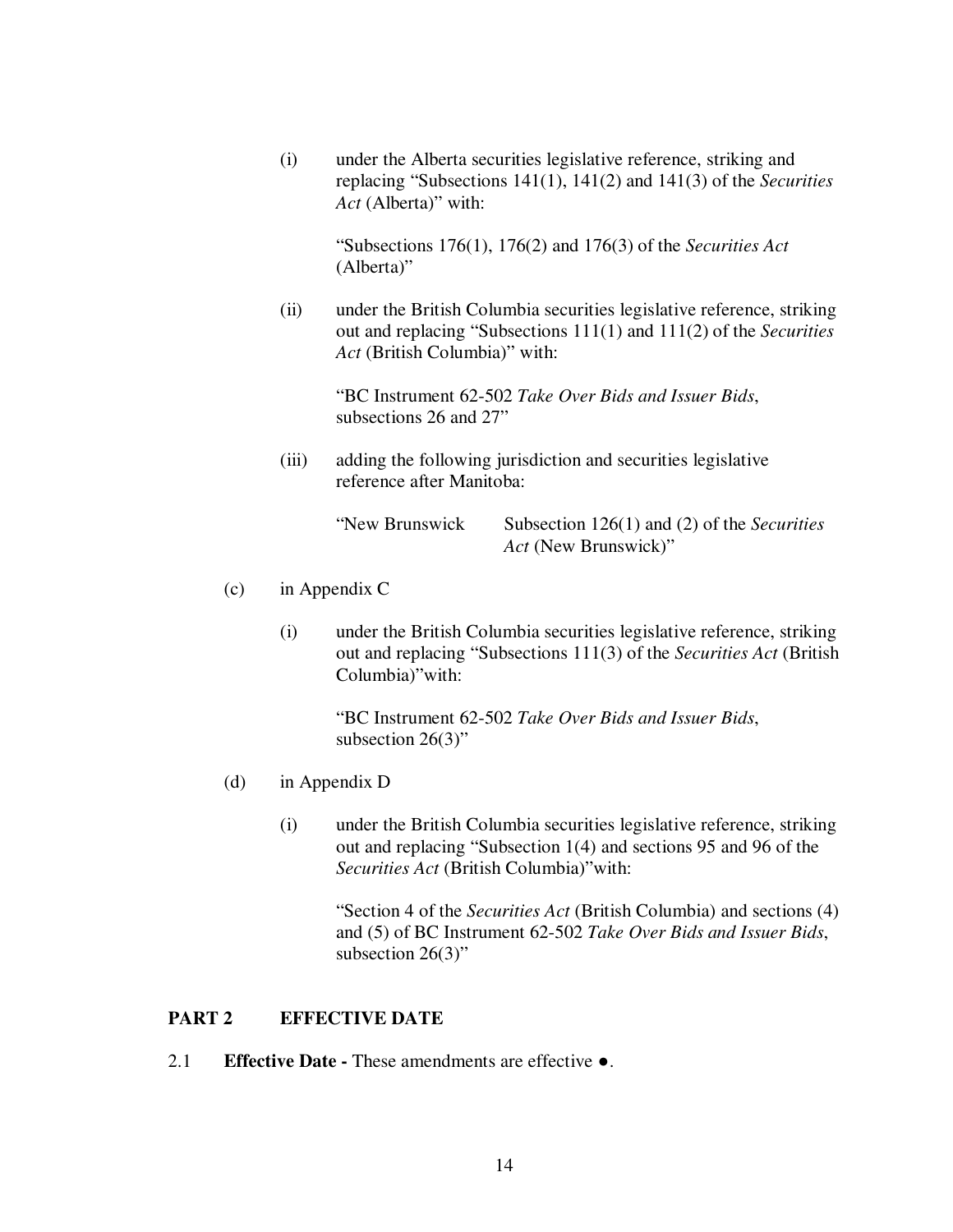### **Schedule 5**

### **Amendments to Multilateral Instrument 45-102** *Resale of Securities*

### **PART 1 AMENDMENTS TO MULTILATERAL INSTRUMENT 45-102**

- 1.1 **Amendment** Multilateral Instrument 45-102 *Resale of Securities* (MI 45-102*)* is amended by:
	- (a) in MI 45-102, striking "Multilateral Instrument 45-102" and substituting "National Instrument 45-102" as follows:
		- (i) in the title of the instrument, and
		- (ii) in the title of Appendix B and C;
	- (b) in section 1.1,
		- (i) repealing the definition of "former MI 45-102",
		- (ii) repealing and replacing the definition of "MI 45-102" with:

"MI 45-102" means Multilateral Instrument 45-102 *Resale of Securities* that came into force on March 30, 2004;

(iii) repealing and replacing the definition of "MI 45-103" with:

"MI 45-103" means Multilateral Instrument 45-103 *Capital Raising Exemptions* that came into force on June 6, 2003;

(iv) repealing and replacing the definition of "MI 45-105" with the following:

> "MI 45-105" means Multilateral Instrument 45-105 *Trades to Employees, Senior Officers, Directors and Consultants* that came into force on August 15, 2003;

(v) adding the following after the definition of "multiple convertible security":

> "NI 45-106" means National Instrument 45-106 *Prospectus and Registration Exemptions*;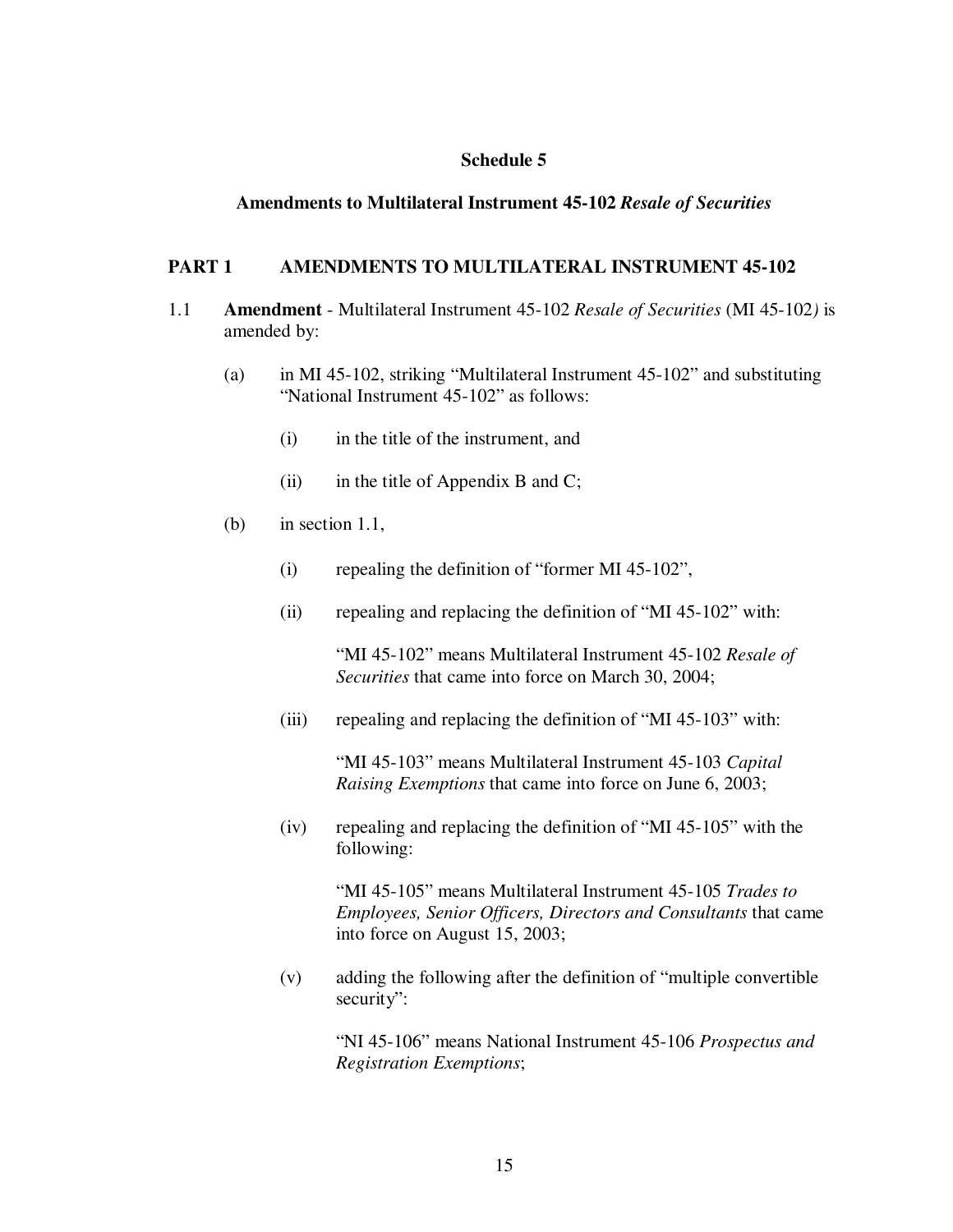(vi) repealing and replacing the definition of "private company" with the following:

> "private company" has the same meaning as in securities legislation;

(vii) repealing and replacing the definition of "private issuer" with:

"private issuer" means, as the context requires,

- (a) a private issuer as defined in securities legislation,
- (b) a private issuer as defined in NI 45-106, or
- (c) in Ontario, a person that
	- (i) is not a reporting issuer or a mutual fund,
	- (ii) is an issuer all of whose issued and outstanding shares
		- (A) are subject to restrictions on transfer contained in the constating documents of the issuer or one or more agreements among the issuer and the holders of its securities; and
		- (B) are beneficially owned, directly or indirectly, by not more than 50 persons or companies counting any two or more joint registered holders as one beneficial owner, exclusive of persons
			- (I) that are employed by the issuer or an affiliated entity of the issuer, or
			- (II) that beneficially owned, directly or indirectly, shares of the issuer while employed by it or an affiliated entity of it and at all times since ceasing to be so employed have continued to beneficially own, directly or indirectly, at least one share of the issuer, and
	- (iii) has not distributed any securities to the public;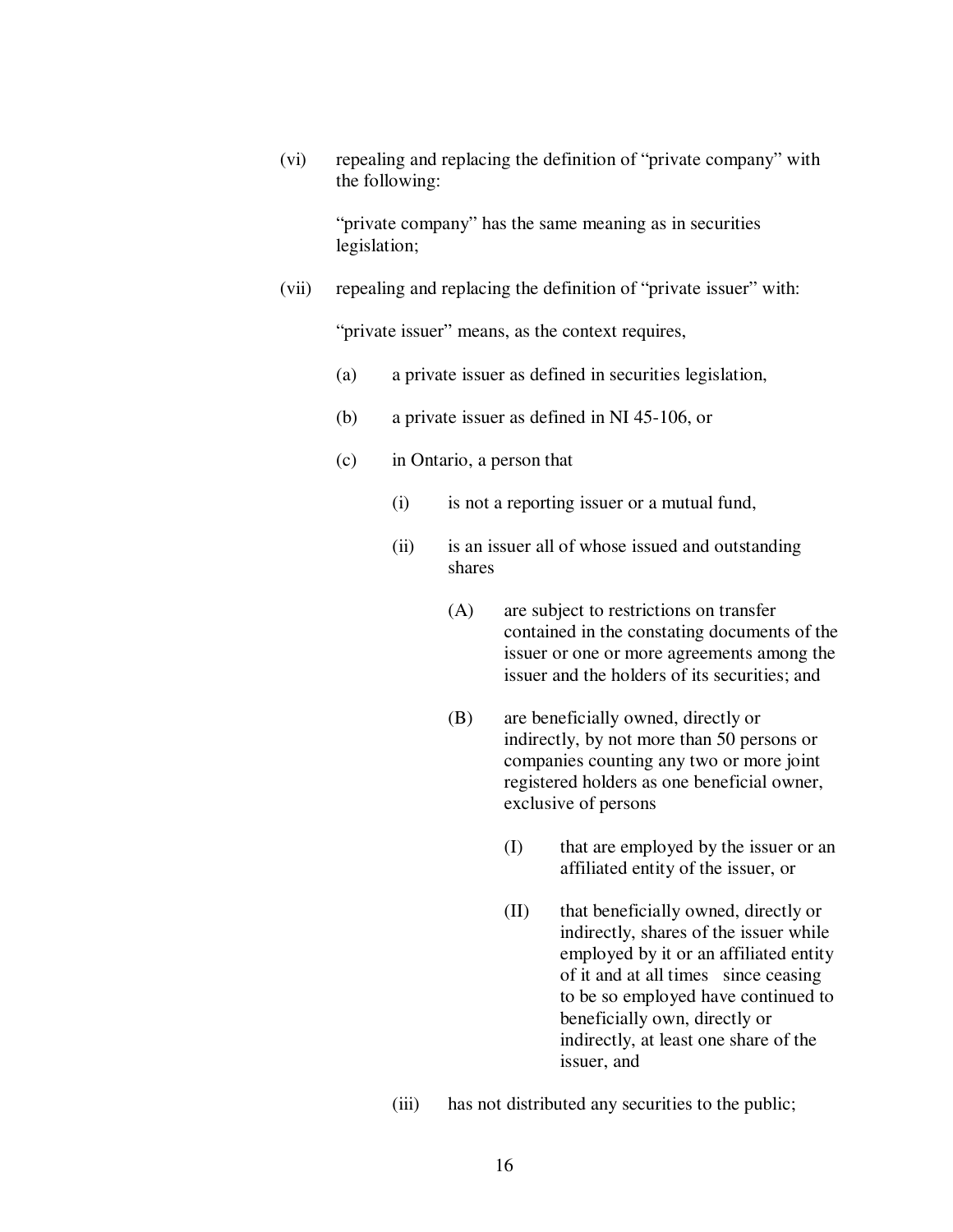(viii) repealing and replacing the definition of "SEDAR" with:

"SEDAR" has the same meaning as in National Instrument 13-101 *System for Electronic Document Analysis and Retrieval (SEDAR);*

(ix) adding the following after the definition of "SEDAR":

"trade", in Quebec, has the same meaning as in NI 45-106; and

- (c) amending section 2.1 by striking "New Brunswick and the Yukon Territory" and substituting "and Yukon";
- (d) amending item 3. of section 2.5 (2) by adding " or on or after [insert effective date of NI 45-106] in Quebec," after " March 30, 2004,"
- (e) repealing and replacing section 2.7 with:
	- **2.7 Exemption for a Trade if the Issuer Becomes a Reporting Issuer After the Distribution Date -** Item 1 of subsection 2.5(2), 2.6(3) or 2.8(2) does not apply if the issuer became a reporting issuer after the distribution date by filing a prospectus in a jurisdiction listed in Appendix B and is a reporting issuer in a jurisdiction of Canada at the time of the trade.
- (f) amending section 2.8 by repealing subsection (5);
- (g) amending section 2.9 by repealing and replacing subsection (1) with:
	- (1) In determining the period of time that an issuer was a reporting issuer in a jurisdiction of Canada for the purposes of section 2.5, 2.6 or 2.8, if the issuer was a party to an amalgamation, merger, continuation or arrangement, the selling security holder may include the period of time that one of the parties to the amalgamation, merger, continuation or arrangement was a reporting issuer in a jurisdiction of Canada immediately before the amalgamation, merger, continuation or arrangement.
- (h) adding the following provision after section 2.14:
	- **2. 15 Resale of a security distributed to a promoter under certain exemptions - Ontario -** In Ontario, if a security of an issuer is distributed to a promoter of the issuer under any of the provisions listed in Appendix G, the first trade of that security by that promoter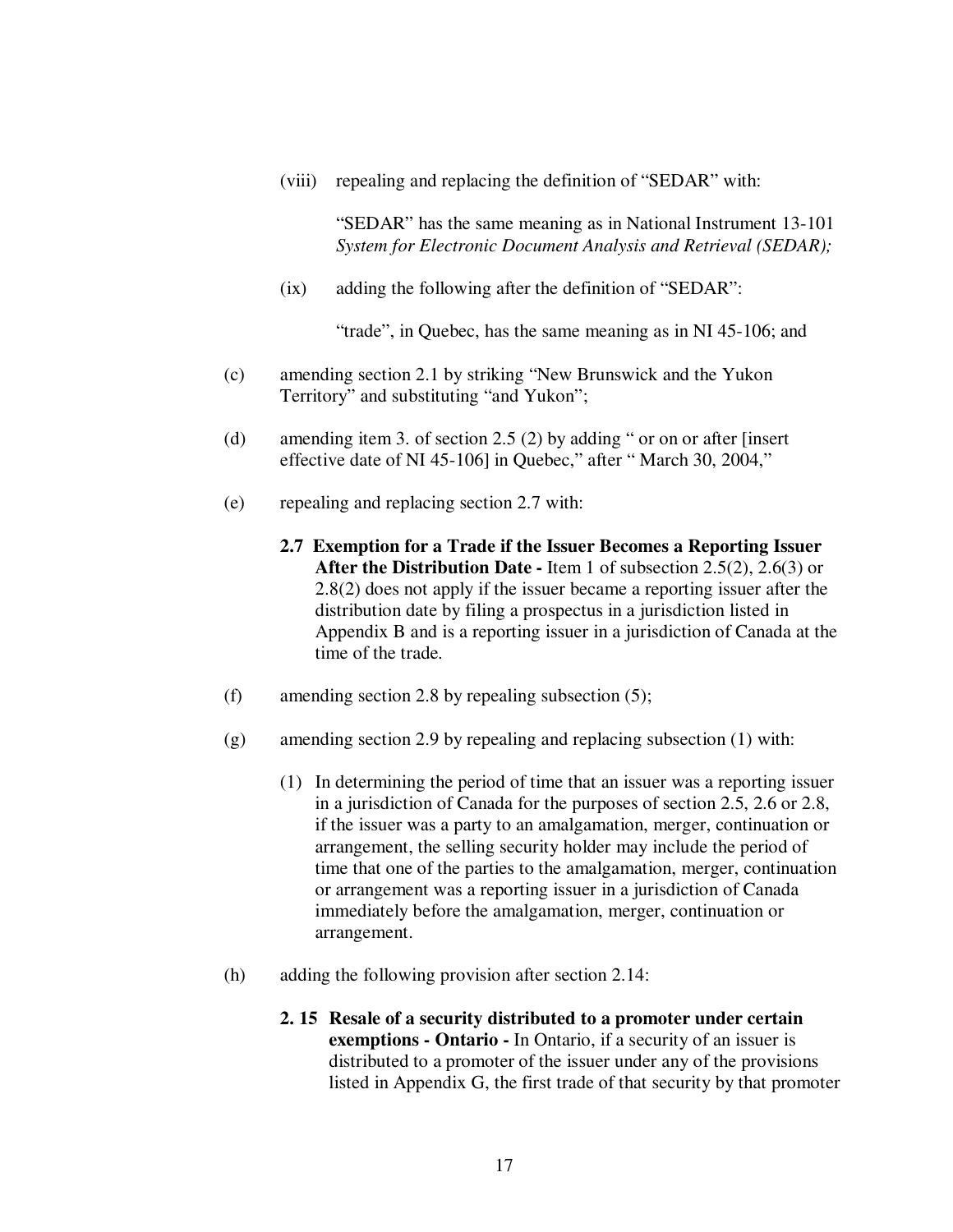is a distribution unless the conditions in subsection (2) of section 2.8 of MI 45-102 are satisfied.

- (i) in Form 45-102F1,
	- (A) striking "MI 45-102" and substituting "NI 45-102" in the title and in the Notice to selling security holders - collection and use of personal information, and
	- (B) adding the following Quebec contact information to the Notice to selling security holders - collection and use of personal information:

Autorité des marchés financiers Tour de la Bourse 800 square Victoria C.P. 246, 22e étage Montréal, Québec H4Z 1G3 Attention: Responsable de l'accès à l'information

(j) repealing Appendices A, D, E and F and replacing them with the appendices (new Appendices A, D, E, F and G) in the attached Schedule 4.

## **PART 2 EFFECTIVE DATE**

2.1 **Effective Date -** These amendments are effective .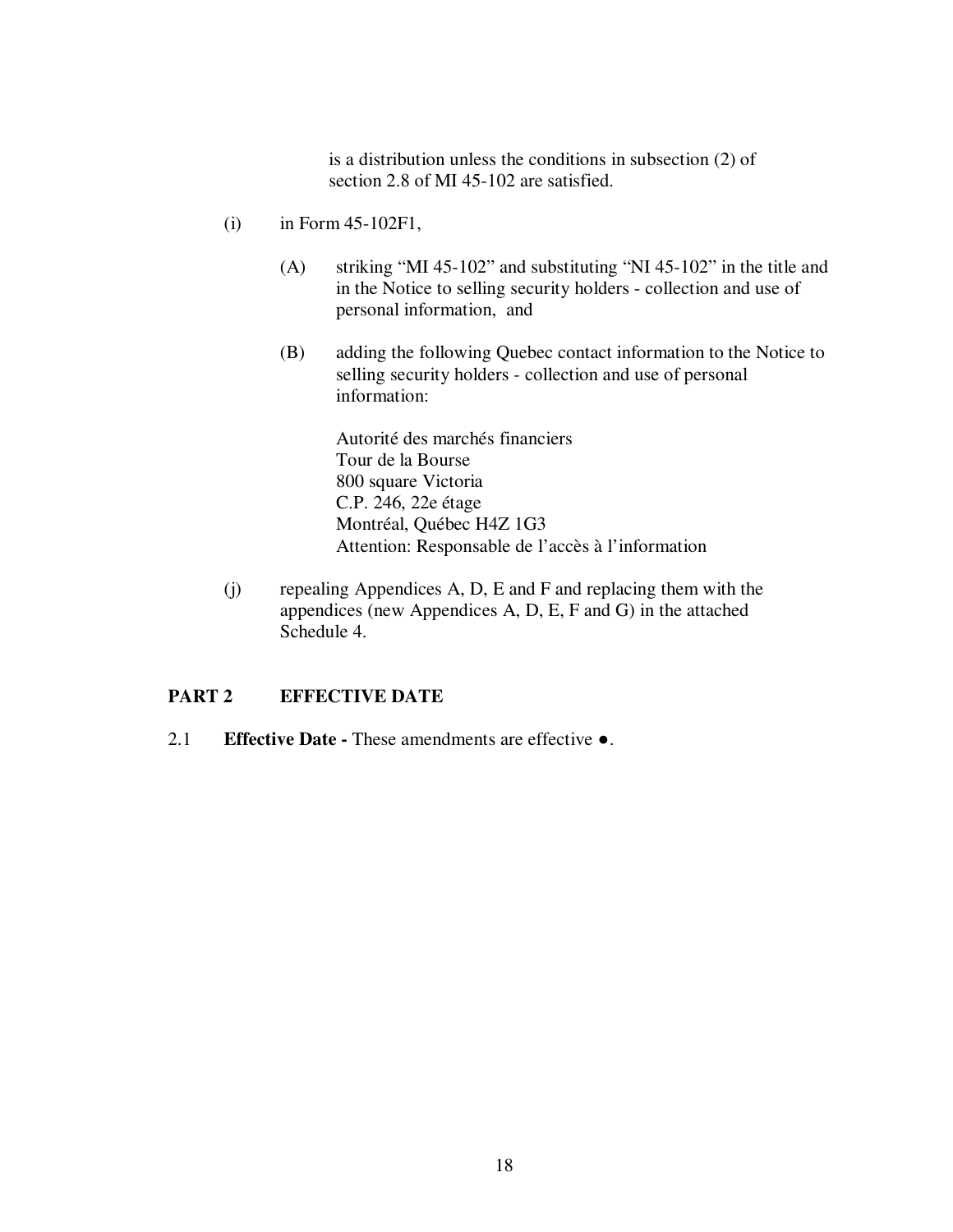# **Appendix A to National Instrument 45-102** *Resale of Securities*

# **Control Distributions**

| <b>JURISDICTION</b>          | <b>SECURITIES LEGISLATION REFERENCE</b>                                                                                                                                            |
|------------------------------|------------------------------------------------------------------------------------------------------------------------------------------------------------------------------------|
| Alberta                      | Definition of "control person" in section 1(1) and subclause<br>(iii) of the definition of "distribution" contained in<br>section 1(p) of the Securities Act (Alberta)             |
| <b>British Columbia</b>      | Paragraph (c) of the definition of "offering" contained in<br>section 1(1) of the Securities Act (British Columbia)                                                                |
| Manitoba                     | Paragraph (b) of the definition of "primary distribution to<br>the public" contained in subsection $1(1)$ of the Securities Act<br>(Manitoba)                                      |
| Newfoundland and<br>Labrador | Clause $2(1)(1)(iii)$ of the <i>Securities Act</i> (Newfoundland and<br>Labrador)                                                                                                  |
| New Brunswick                | Definition of "control person" and clause (c) of the<br>definition of "distribution" contained in subsection $1(1)$ of<br>the Securities Act (New Brunswick)                       |
| Northwest<br>Territories     | Definition of "control person" and paragraph (iii) of the<br>definition of "distribution" contained in subsection $1(1)$ of<br>Blanket Order No. 1 of the Registrar of Securities. |
| Nova Scotia                  | Clause $2(1)(1)(iii)$ of the <i>Securities Act</i> (Nova Scotia)                                                                                                                   |
| Nunavut                      | Definition of "control person" and paragraph (iii) of the<br>definition of "distribution" contained in subsection $1(1)$ of<br>Blanket Order No. 1 of the Registrar of Securities. |
| Ontario                      | Paragraph (c) of the definition of "distribution" contained in<br>subsection $1(1)$ of the <i>Securities Act</i> (Ontario)                                                         |
| Prince Edward Island         | Clause (iii) of the definition of "distribution" in section 1 of<br>the <i>Securities Act</i> (Prince Edward Island)                                                               |
| Quebec                       | Subparagraph 9 of the definition of "distribution" contained<br>in section 5 of the <i>Securities Act</i> (Quebec)                                                                 |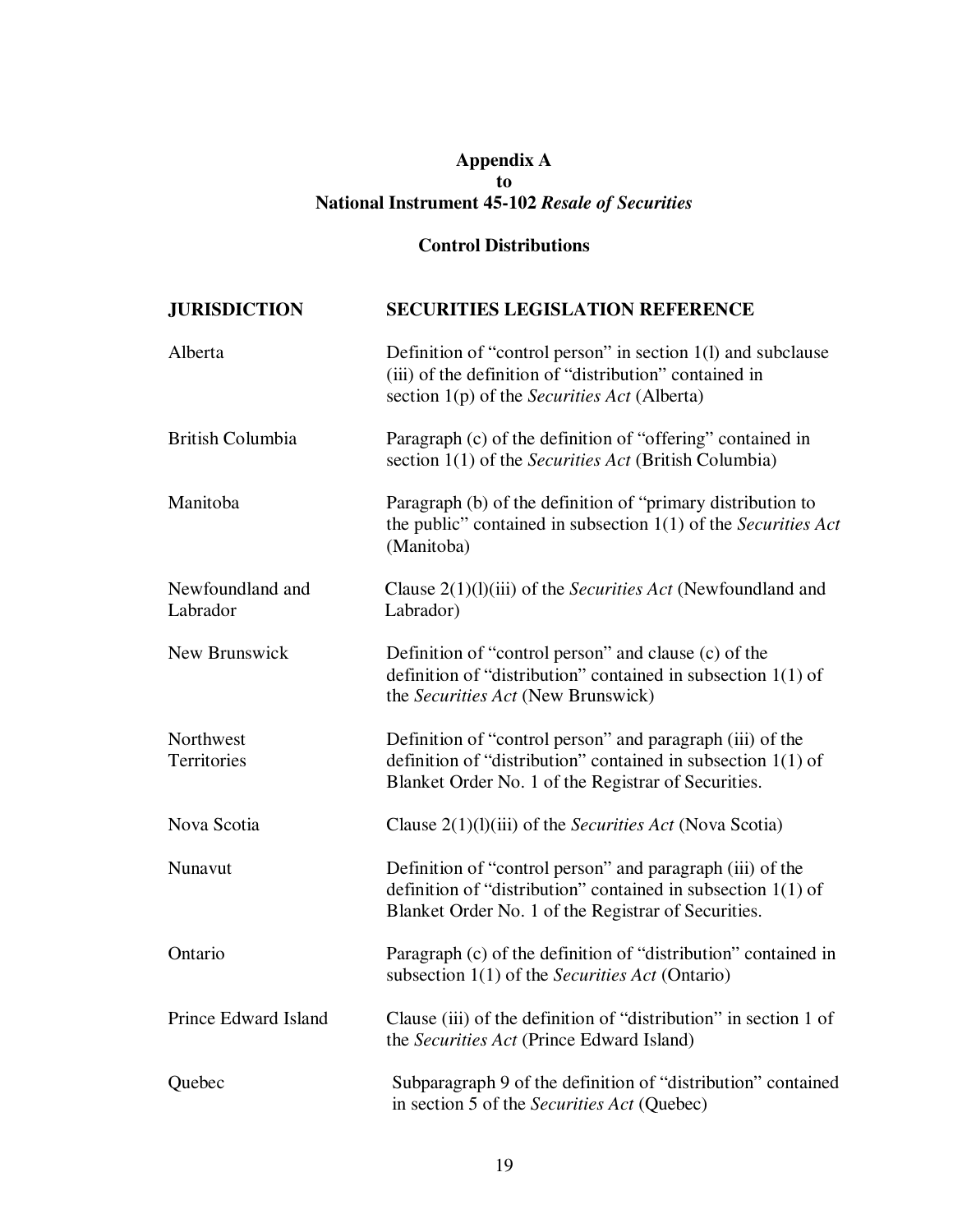Saskatchewan Subclauses 2(1)(r)(iii), (iv) and (v) of *The Securities Act*, (Saskatchewan)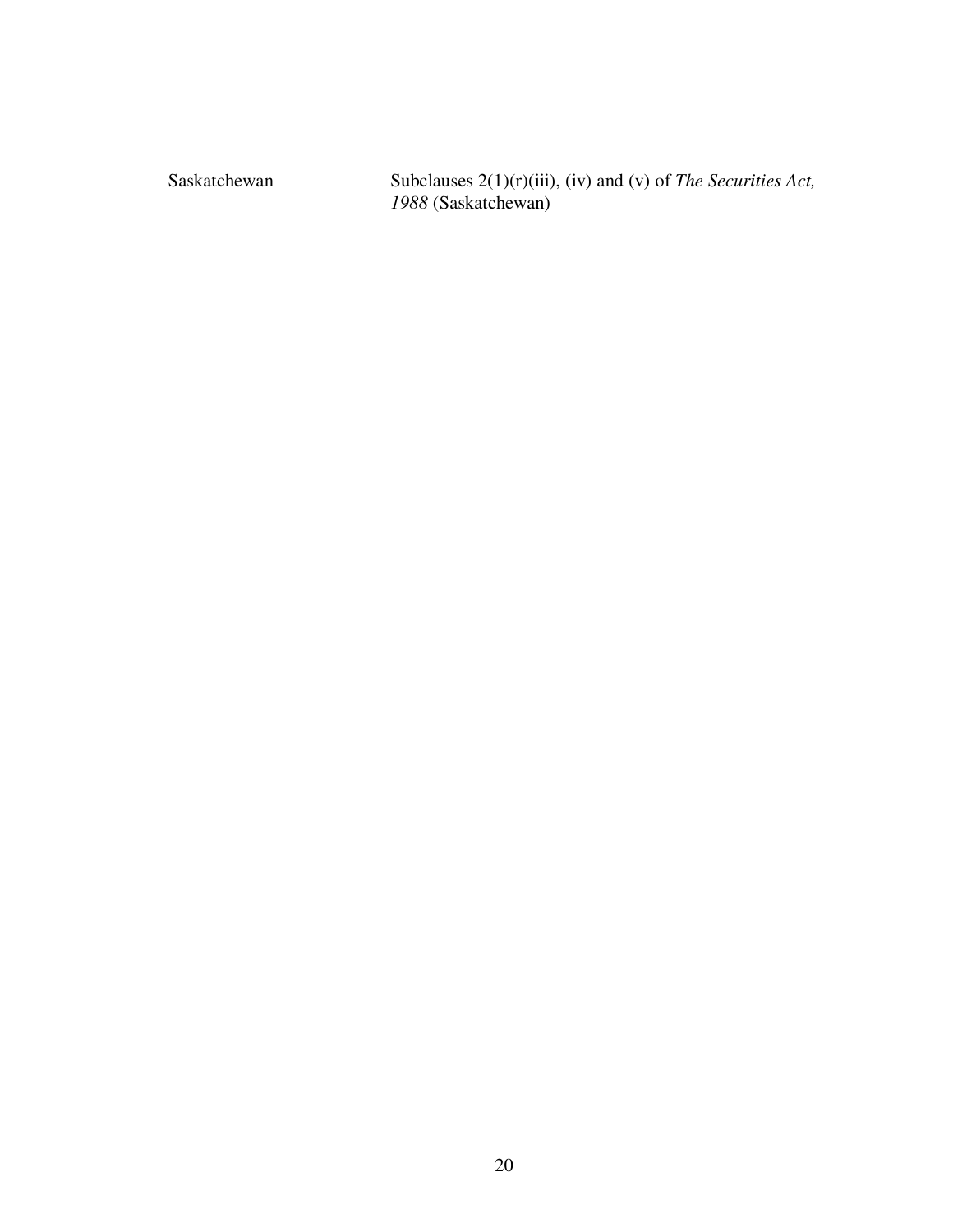# **Appendix D to National Instrument 45-102** *Resale of Securities*

# **Restricted Period Trades (Section 2.3)**

Except in Manitoba and the Yukon, the following exemptions from the prospectus requirement in NI 45-106:

- subsection  $2.3(2)$  [Accredited investor]
- subsection 2.5(2) [Family, friends and business associates] (except in Ontario)
- subsection 2.7(2) [Family, founder and control person] (Ontario)
- subsection 2.8(2) [Affiliates]
- subsection 2.9(3) [Offering memorandum] (in British Columbia, New Brunswick, Nova Scotia, and Newfoundland and Labrador)
- subsection 2.9(5) [Offering memorandum] (in Alberta, Manitoba, Northwest Territories, Nunavut, Prince Edward Island, Quebec and Saskatchewan)
- subsection 2.10(2) [Minimum amount investment]
- subsection 2.12(2) [Asset acquisition]
- subsection 2.13(2) [Petroleum, natural gas and mining properties]
- subsection  $2.14(2)$  [Securities for debt]
- subsection 2.19(2) [Additional investment in investment funds]
- subsection 2.31(2) [Isolated trade by issuer]
- subsection 2.41(2) [RRSP/RRIF], if the security acquired under section 2.41 was initially acquired by an individual or an associate of the individual or an RRSP or RRIF established for or by that individual or under which that individual is a beneficiary under
	- (a) one of the exemptions listed above,
	- (b) an exemption from the prospectus requirement that specifies that the first trade is subject to section 2.5 of this Instrument, or
	- (c) an exemption from the prospectus requirement that specified prior to the [insert effective date of NI 45-106] that the first trade was subject to section 2.5 of MI 45-102
- subsection 2.43(3) [Conversion, exchange or exercise] if the security acquired in the circumstances referred to in clause (a) of subsection 2.43(1) was acquired in accordance with the terms and conditions of a previously issued security under
	- (a) one of the exemptions listed above,
	- (b) an exemption from the prospectus requirement that specifies that the first trade is subject to section 2.5 of this Instrument, or
	- (c) an exemption from the prospectus requirement that specified prior to the [insert effective date of NI 45-106] that the first trade was subject to section 2.5 of MI 45-102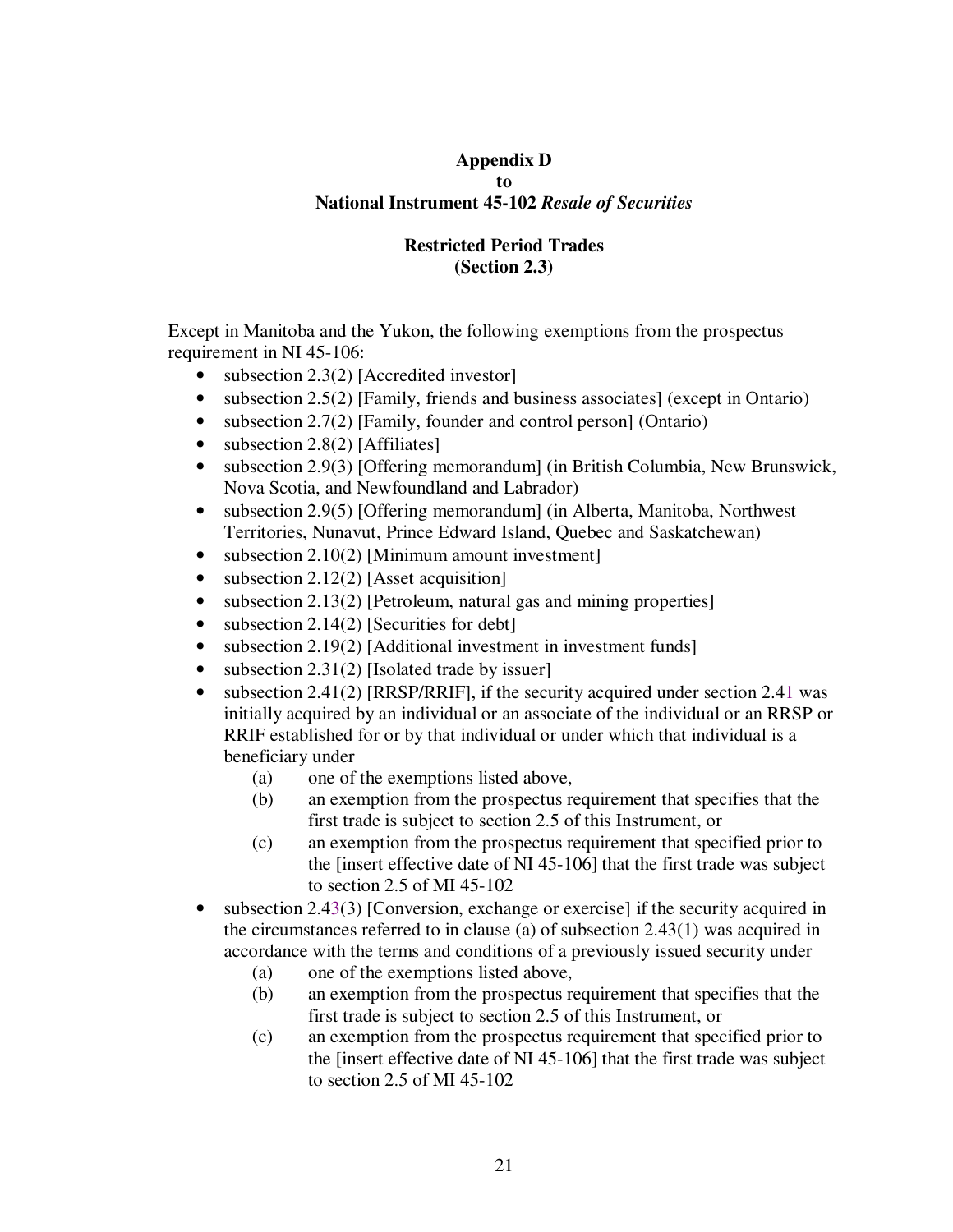- section 5.2 [TSX Venture exchange offering], if the security acquired under section 5.2 was acquired by
	- (a) a purchaser that, at the time the security was acquired, was an insider or promoter of the issuer of the security, the issuer's underwriter, or a member of the underwriter's "professional group" (as defined in National Instrument 33-105 *Underwriting Conflicts*), or
	- (b) any other purchaser who purchases securities in excess of \$40,000.

as well as the following local exemptions from the prospectus requirement:

- section 3.1 of Alberta Securities Commission Rule 72-501 *Distributions to Purchasers Outside Alberta*
- clauses 77(1)(u) and (w) and subclauses 77(1)(ab)(ii) and (iii) of the *Securities Act* (Nova Scotia)
- an exemption from the prospectus requirement in a jurisdiction of Canada that specifies that the first trade is subject to section 2.5 of NI 45-102

# **Transitional Provisions**

## **1. General:**

An exemption from the prospectus requirement listed in Appendix D of MI 45-102 as Appendix D read on March 30, 2004 or an exemption from the prospectus requirement that specified prior to [*insert effective date of NI 45-106*] that the first trade was subject to section 2.5 of MI 45-102. The exemptions listed in Appendix D on March 30, 2004 were:

- ♦ Sections 131(1)(b), (c), (l), and (m) of the *Securities Act* (**Alberta**)
- $\blacklozenge$  Section 122(d) and 122.2 of the Alberta Securities Commission Rules, section 3.1 of Alberta Securities Commission Rule 72-501 *Distributions to Purchasers Outside Alberta,* subsections 3.1(2), 4.1(2), 4.1(4), and 5.1(2) of MI 45-103 or an exemption from the prospectus requirement that specifies that the first trade is subject to section 2.5 of MI 45-102
- ♦ Section 131(1)(f)(iii) of the Securities Act (**Alberta**), if the right to purchase, convert or exchange was previously acquired under one of the above-listed exemptions under the *Securities Act* (Alberta), the Alberta Securities Commission Rules or MI 45-103, or under an exemption from the prospectus requirement that specifies that the first trade is subject to section 2.5 of MI 45-102
- ♦ Sections 74(2)(*1*) to (*6*), (*16*), (*18*), (*19*), (*23*) and (*25*) of the *Securities Act* (**British Columbia**)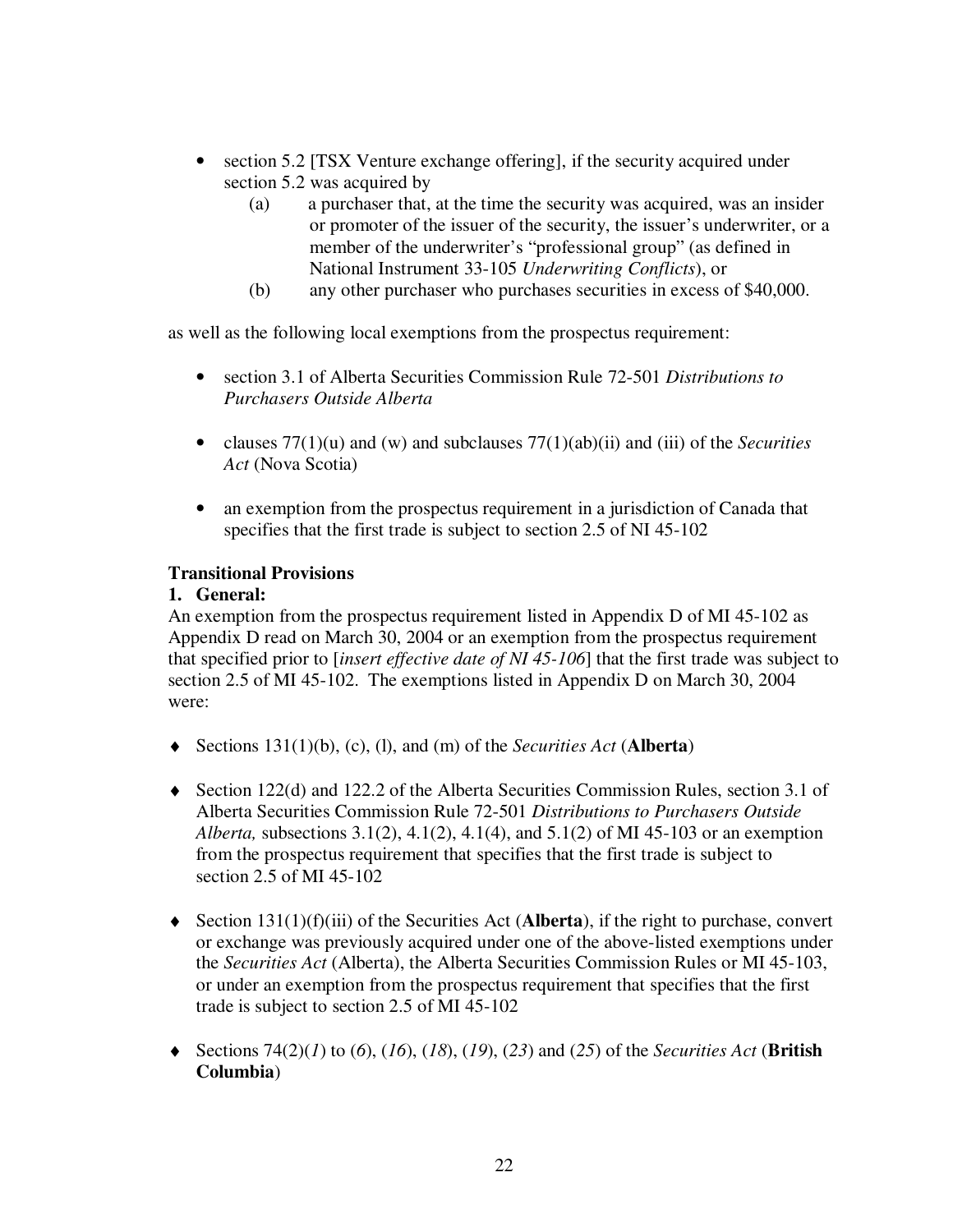- ♦ Sections 128(a), (b), (c), (e), (f) and (h) of the *Securities Rules* (**British Columbia**) and subsections 3.1(2), 4.1(2), 4.1(4), and 5.1(2) of MI 45-103 or an exemption from the prospectus requirement that specifies that the first trade is subject to section 2.5 of MI 45-102
- ♦ Sections 74(2)(*11*)(ii), 74(2)(*11*)(iii) and 74(2)(*13)* of the *Securities Act* (**British Columbia**) if the security acquired by the selling security holder or the right to purchase, convert or exchange or otherwise acquire, was initially acquired by a person or company under any of the sections of the *Securities Act* (British Columbia), the *Securities Rules* (British Columbia) or MI 45-103 referred to in this Appendix, or under an exemption from the prospectus requirement that specifies that the first trade is subject to section 2.5 of MI 45-102
- ♦ Section 74(2)(*12)* of the *Securities Act* (**British Columbia**) if the security acquired by the selling security holder under the realization on collateral was initially acquired by a person or company under any of the sections of the *Securities Act* (British Columbia), the *Securities Rules* (British Columbia) or MI 45-103 referred to in this Appendix, or under an exemption from the prospectus requirement that specifies that the first trade is subject to section 2.5 of MI 45-102
- $\blacklozenge$  Clauses 54(3)(f) and (g) and 73(1)(a), (b), (c), (d), (h), (l), (m), (p) and (q) of the *Securities Act* (**Newfoundland and Labrador**), subsections 3.1(2), 4.1(2), 4.1(4), and 5.1(2) of MI 45-103, or an exemption from the prospectus requirement that specifies that the first trade is subject to section 2.5 of MI 45-102
- ♦ Subclause 73(1)(f)(iii) of the *Securities Act* (**Newfoundland and Labrador**) if the right to purchase, convert or exchange was previously acquired under one of the above listed exemptions under the *Securities Act* (Newfoundland and Labrador) or MI 45-103, or under an exemption from the prospectus requirement that specifies that the first trade is subject to section 2.5 of MI 45-102
- $\blacklozenge$  Paragraphs 3(a), (b), (c), (k), (l), (m), (r), (s), (t), (u), (w) and (z) of Blanket Order No. 1 of the Registrar of Securities (**Northwest Territories**), subsections 3.1(2), 4.1(2), 4.1(4), 5.1(2) of MI 45-103 or an exemption from the prospectus requirement that specifies that the first trade is subject to section 2.5 of MI 45-102
- ♦ Subparagraph 3(e)(iii) of Blanket Order No. 1 of the Registrar of Securities (**Northwest Territories**) if the right to purchase, convert or exchange was previously acquired under one of the above-listed exemptions under Blanket Order No. 1 of the Registrar of Securities (Northwest Territories) or MI 45-103, or under an exemption from the prospectus requirement that specifies that the first trade is subject to section 2.5 of MI 45-102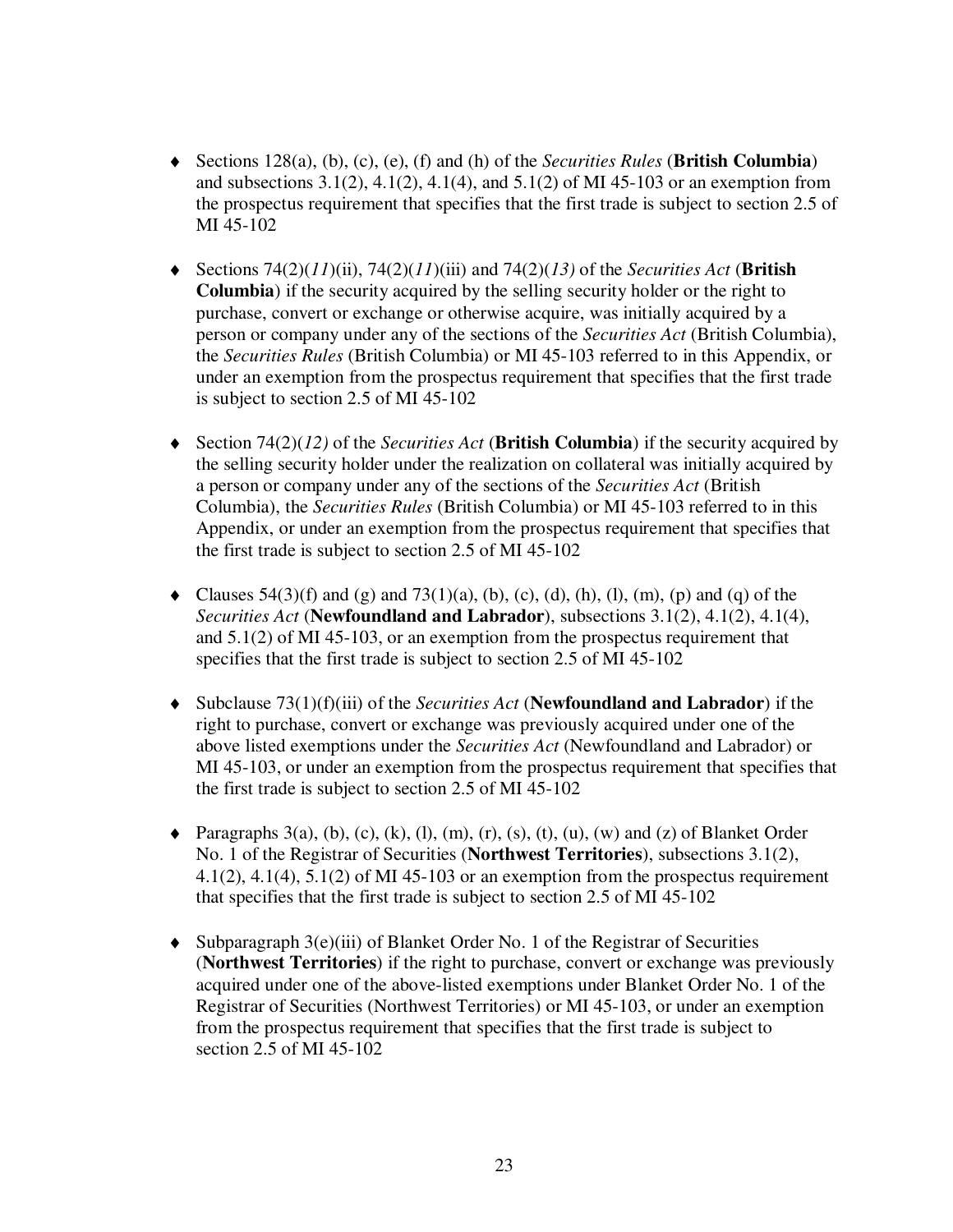- $\blacklozenge$  Clauses 77(1)(a), (b), (c), (d), (l), (m), (p), (q), (u), (w), (y), (ab) and (ad) of the *Securities Act* (**Nova Scotia**), subsections 3.1(2), 4.1(2), 4.1(4), and 5.1(2) of MI 45- 103 or an exemption from the prospectus requirement that specifies that the first trade is subject to section 2.5 of MI 45-102
- ♦ Subclause 77(1)(f)(iii) of the *Securities Act* (**Nova Scotia**) if the right to purchase, convert or exchange was previously acquired under one of the above listed exemptions under the *Securities Act* (Nova Scotia) or MI 45-103, or under an exemption from the prospectus requirement that specifies that the first trade is subject to section 2.5 of MI 45-102
- $\blacklozenge$  Paragraphs 3(a), (b), (c), (k), (l), (m), (r), (s), (t), (u), (w) and (z) of Blanket Order No.1 of the Registrar of Securities (**Nunavut**), subsections 3.1(2), 4.1(2), 4.1(4), and 5.1(2) of MI 45-103 or an exemption from the prospectus requirement that specifies that the first trade is subject to section 2.5 of MI 45-102
- ♦ Subparagraph 3(e)(iii) of Blanket Order No.1 of the Registrar of Securities (**Nunavut**) if the right to purchase, convert or exchange was previously acquired under one of the above-listed exemptions under Blanket Order No. 1 of the Registrar of Securities (Nunavut) or MI 45-103, or under an exemption from the prospectus requirement that specifies that the first trade is subject to section 2.5 of MI 45-102
- ♦ Clauses 72(1)(a), (b), (c), (d), (l), (m), (p) and (q) of the *Securities Act* (**Ontario**) and subclause 72(1)(f)(iii) of the *Securities Act* (Ontario) if the right to purchase, convert or exchange was previously acquired under one of the above-listed exemptions under the *Securities Act* (Ontario), or an exemption from the prospectus requirement that specifies that the first trade is subject to section 2.5 of MI 45-102
- ♦ Clauses 13(1)(a), (b), (c), (g) and (i) of the *Securities Act* (**Prince Edward Island**), subsections 3.1(2), 4.1(2), 4.1(4), and 5.1(2) of MI 45-103 or under an exemption from the prospectus requirement that specifies that the first trade is subject to section 2.5 of MI 45-102
- ♦ Subclause 13(1)(e)(iii) of the *Securities Act* (**Prince Edward Island**) if the right to purchase, convert or exchange was previously acquired under one the above-listed exemptions under the *Securities Act* (Prince Edward Island) or under an exemption from the prospectus requirement that specifies that the first trade is subject to section 2.5 of MI 45-102
- ♦ Subclauses 81(1)(f)(iii) and (iv) of *The Securities Act, 1988* (**Saskatchewan**) if the convertible security, exchangeable security or multiple convertible security was acquired under one of the exemptions of *The Securities Act, 1988* (Saskatchewan) or MI 45-103 referred to in this Appendix or under an exemption from the prospectus requirement that specifies that the first trade is subject to section 2.5 of MI 45-102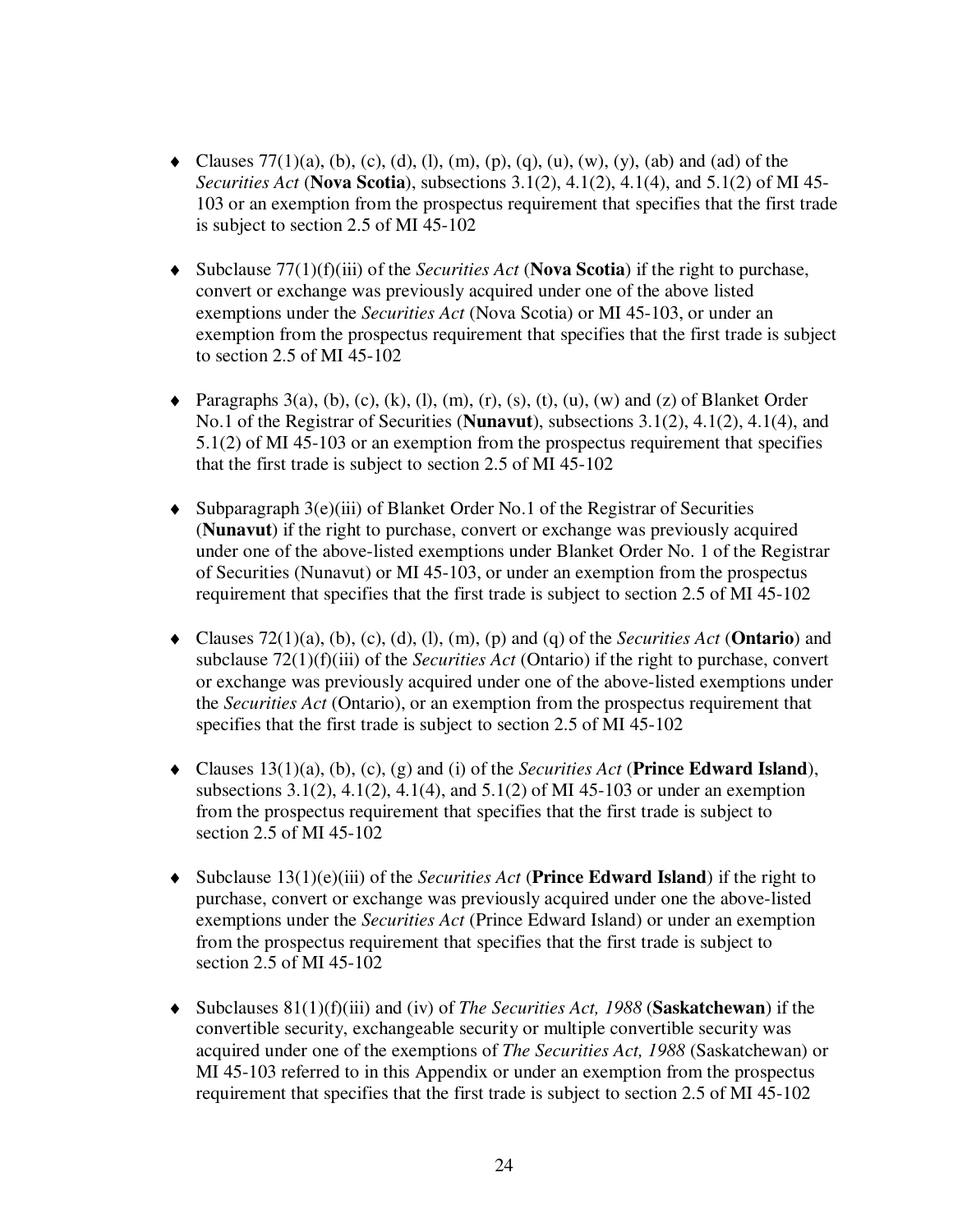♦ Clause 81(1)(e) of *The Securities Act, 1988* (**Saskatchewan**) if the person or company from whom the securities were acquired obtained the securities under one of the exemptions of *The Securities Act, 1988* (Saskatchewan) referred to in this Appendix

## **2. Quebec Provisions**

- ♦ Sections 43, 47, 48 and 51 of the *Securities Act* (Quebec) as they read on [*indicate the date before repeal]*.
- ♦ Prospectus and registration exemptions granted pursuant to section 263 of the *Securities Act* (Quebec) before March 30, 2004 if the exemption included as a condition a restricted period of 12 months.

# **3. Ontario Provisions**

## **Definitions**

In this Appendix

"**1998 OSC Rule 45-501**" means the Ontario Securities Commission Rule 45-501 *Exempt Distributions* that came into force on December 22, 1998;

"**2001 OSC Rule 45-501**" means the Ontario Securities Commission Rule 45-501 *Exempt Distributions* that came into force on November 30, 2001;

"**2004 OSC Rule 45-501**" means the Ontario Securities Commission Rule 45-501 *Exempt Distributions* that came into force on January 12, 2004;

"**2005 OSC Rule 45-501**" means the Ontario Securities Commission Rule 45-501 *Ontario Prospectus and Registration Exemptions* that came into force on •, 2005;

"**convertible security**" means, in Ontario, a security of an issuer that is convertible into, or carries the right of the holder to purchase, or of the issuer to cause the purchase of, a security of the same issuer;

"**exchangeable security**" means, in Ontario, a security of an issuer that is exchangeable for, or carries the right of the holder to purchase, or the right of the issuer to cause the purchase of, a security of another issuer;

"**exchange issuer**" means, in Ontario, an issuer that distributes securities of a reporting issuer held by it in accordance with the terms of an exchangeable security of its own issue;

**"multiple convertible security**" means, in Ontario, a security of an issuer that is convertible into or exchangeable for, or carries the right of the holder to purchase, or of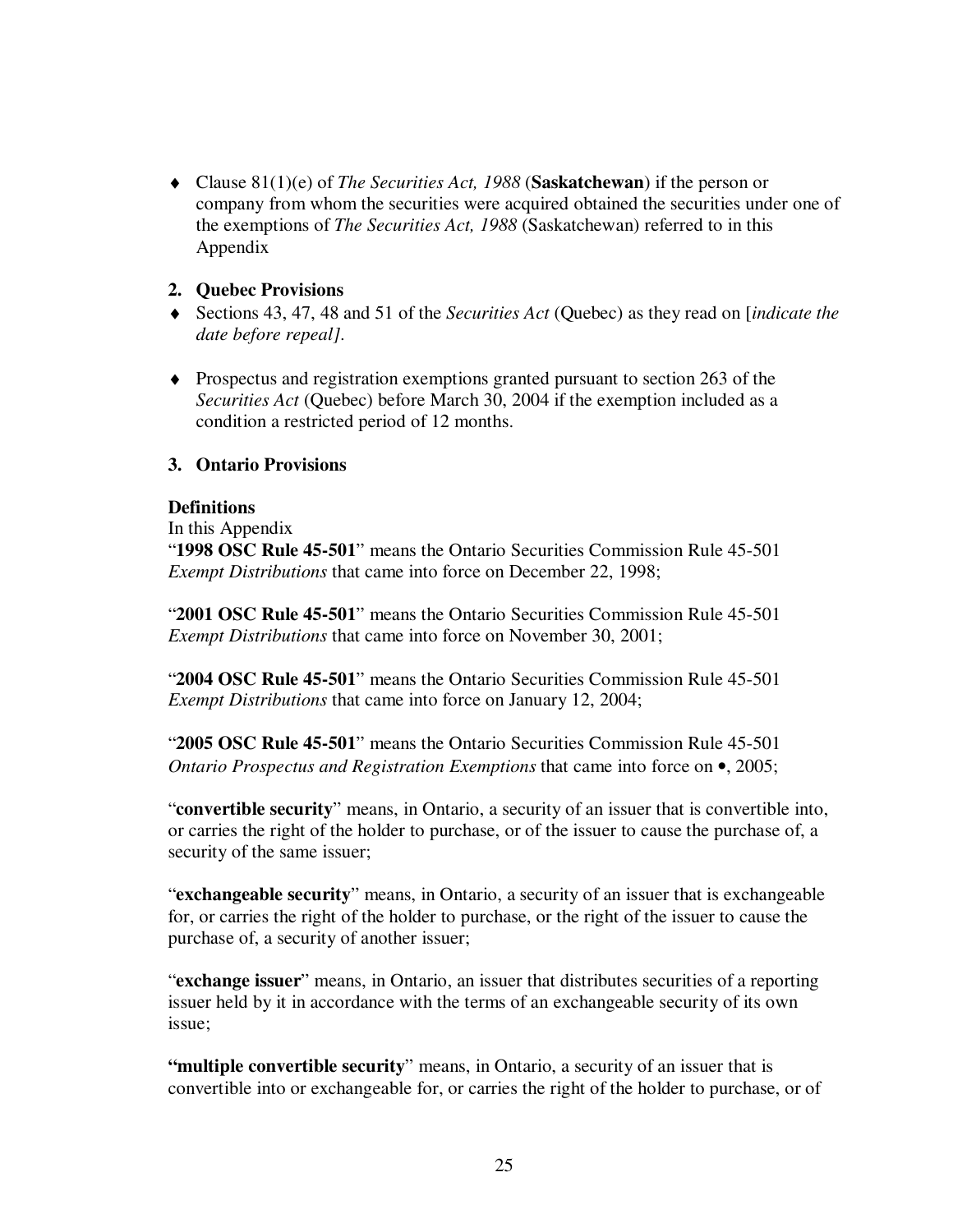the issuer or exchange issuer to cause the purchase of, a convertible security, an exchangeable security or another multiple convertible security;

"**OSC Rule 45-502**" means Ontario Securities Commission Rule 45-502 *Dividend or Interest Reinvestment and Stock Dividend Plans*;

"**Type 1 trade**" means, in Ontario, a distribution in a security under an exemption from the prospectus requirement in:

- (a) clause 72(1)(a), (b), (c), (d), (l), (m), (p) or (q) of the *Securities Act* (Ontario);
- (b) section 2.4, 2.5 or 2.11 of the 1998 OSC Rule 45-501;
- (c) section 2.3, 2.12, 2.13 or 2.14 of the 2001 OSC Rule 45-501; or
- (d) section 2.3, 2.12, 2.13, 2.14 or 2.16 of the 2004 OSC Rule 45-501; and

"**underlying security**" means, in Ontario, a security issued or transferred, or to be issued or transferred, in accordance with the terms of a convertible security, an exchangeable security or a multiple convertible security.

### **(a)** *Securities Act* **(Ontario)**

Clause 72(1)(a) of the *Securities Act* (Ontario)

Clause 72(1)(b) of the *Securities Act* (Ontario)

Clause 72(1)(c) of the *Securities Act* (Ontario)

Clause 72(1)(d) of the *Securities Act* (Ontario)

Subclause 72(1)(f)(iii) of the *Securities Act* (Ontario) if the security traded under subclause  $72(1)(f)(iii)$  was acquired under subclause  $72(1)(a)$ , (b), (c), (d), (l), (m), (p) or (q) or under a provision that specifies that the first trade is subject to section 2.5 of MI 45-102

Clause 72(1)(l) of the *Securities Act* (Ontario)

Clause 72(1)(m) of the *Securities Act* (Ontario)

Clause 72(1)(p) of the *Securities Act* (Ontario)

Clause 72(1)(q) of the *Securities Act* (Ontario)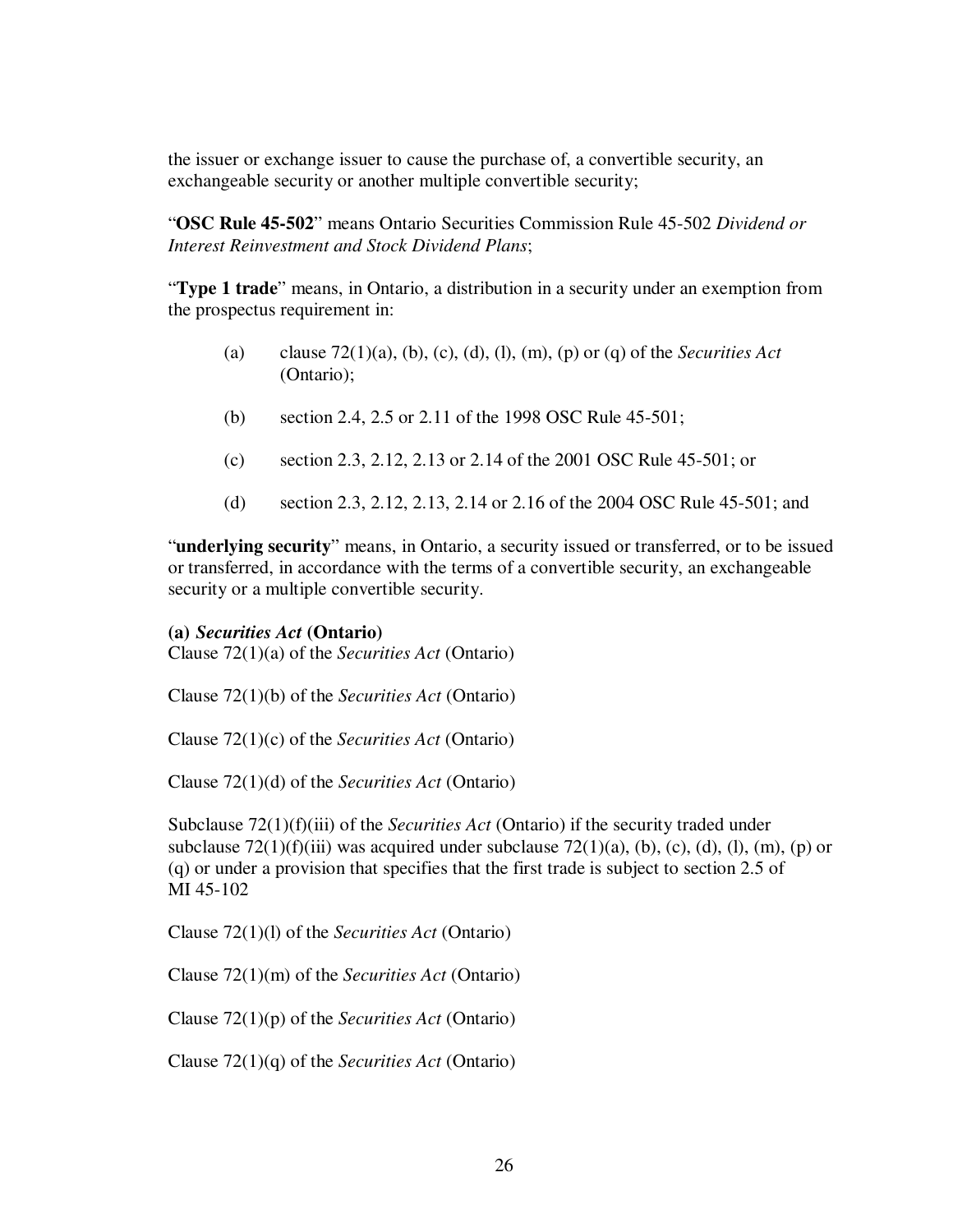### **(b) 2005 OSC Rule 45-501**

Section 2.1 of the 2005 OSC Rule 45-501

Section 2.2 of the 2005 OSC Rule 45-501

### **(c) 2001 OSC Rule 45-501 and 2004 OSC Rule 45-501**

Section 2.3 of the 2001 OSC Rule 45-501 and the 2004 OSC Rule 45-501 if the security distributed under section 2.3 of the 2001 OSC Rule 45-501 or the 2004 OSC Rule 45-501 was not traded to a promoter

Section 2.11 of the 2001 OSC Rule 45-501 and the 2004 OSC Rule 45-501 if section 2.5 of MI 45-102 would have been applicable to a first trade in that security by the person making the exempt distribution under section 2.11 of the 2001 OSC Rule 45-501 or the 2004 OSC Rule 45-501.

Section 2.12 of the 2001 OSC Rule 45-501 and the 2004 OSC Rule 45-501 if the security distributed under section 2.12 of the 2001 OSC Rule 45-501 or the 2004 OSC Rule 45- 501 was not traded to a promoter of the issuer

Section 2.13 of the 2001 OSC Rule 45-501 and the 2004 OSC Rule 45-501 if the security distributed under section 2.13 of the 2001 OSC Rule 45-501 or the 2004 OSC Rule 45- 501 was not traded to a promoter of the issuer

Section 2.16 of the 2004 OSC Rule 45-501 if the security distributed under section 2.16 of the 2004 OSC Rule 45-501 was not traded to a promoter of the issuer

### **(d) 1998 OSC Rule 45-501**

Section 2.4 of the 1998 OSC Rule 45-501

Section 2.5 of the 1998 OSC Rule 45-501

Section 2.11 of the 1998 OSC Rule 45-501

## **(e) Other**

Any provision under which an underlying security was distributed on conversion or exchange of a multiple convertible security, convertible security or exchangeable security acquired in a Type 1 trade or in a trade under section 2.4, 2.5 or 2.11 of the 1998 OSC Rule 45-501.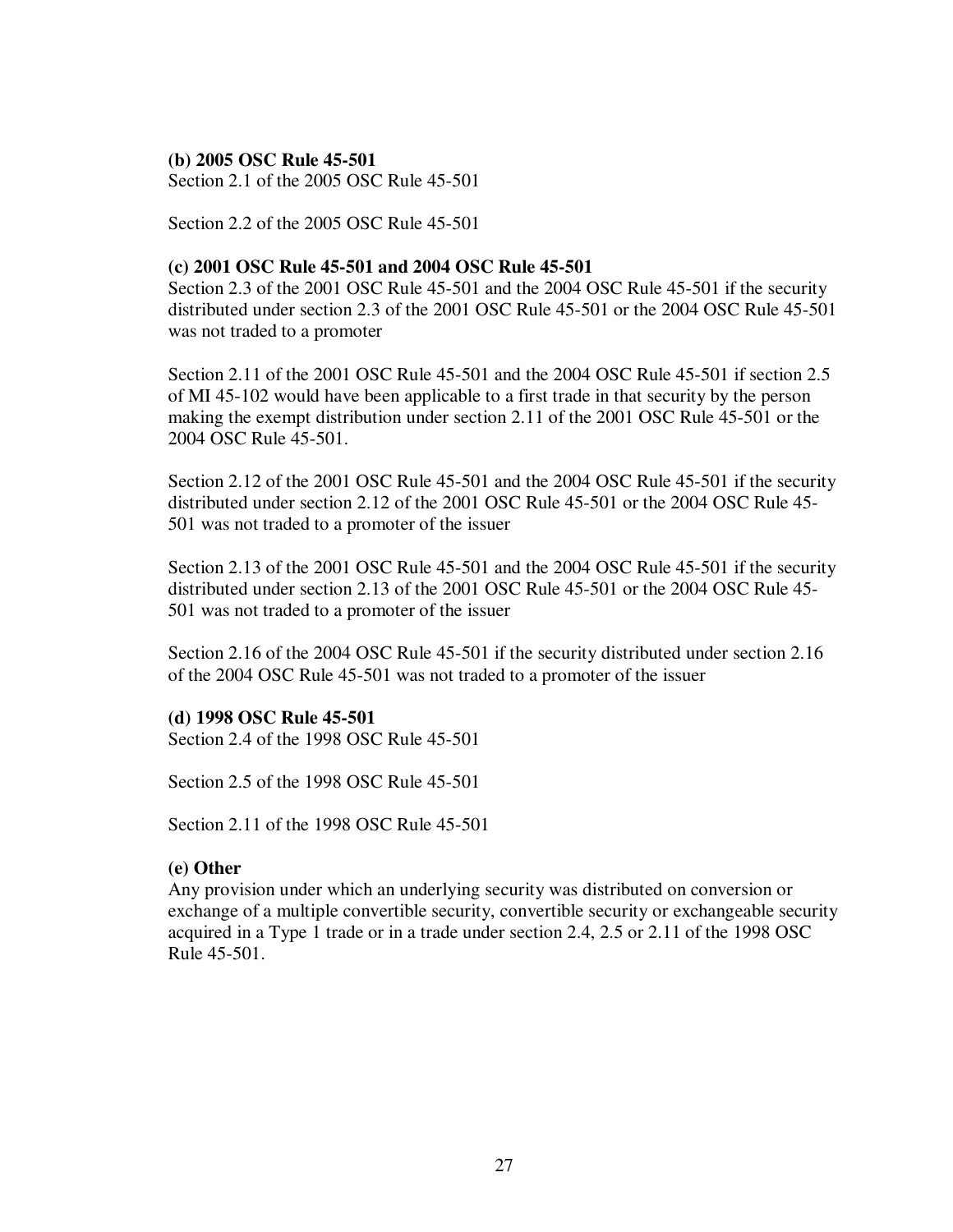# **Appendix E to National Instrument 45-102** *Resale of Securities*

# **Seasoning Period Trades (Section 2.4)**

Except in Manitoba and the Yukon, the following exemptions from the prospectus requirement in NI 45-106:

- subsection  $2.1(2)$  [Rights offering]
- subsection 2.2(4) [Reinvestment plan]
- subsection 2.4(2) [Private issuer]
- subsection 2.11(2) [Business combination and reorganization]
- subsection 2.16(2) [Take-over bid and issuer bid]
- subsection 2.17(2) [Offer to acquire to security holder outside local jurisdiction]
- subsection 2.18(6) [Investment fund reinvestment]
- subsection 2.20(2) [Private investment club]
- subsection  $2.21(3)$  [Private investment fund loan and trust pools]
- subsection 2.24(4) [Employee, executive officer, director and consultant]
- subsection 2.26(3) [Trades among current or former employees, executive officers, directors or consultants of non-reporting issuer]
- subsection 2.27(4) [Permitted transferees]
- subsection 2.30(3) [Incorporation or organization]
- subsection 2.32(3) [Dividends]
- subsection 2.41(2) [RRSP/RRIF], if the security acquired under section 2.41 was initially acquired by an individual or an associate of the individual or an RRSP or RRIF established for or by that individual or under which that individual is a beneficiary under
	- (a) one of the exemptions listed above,
	- (b) an exemption from the prospectus requirement that specifies that the first trade is subject to section 2.6 of this Instrument, or
	- (c) an exemption from the prospectus requirement that specified prior to the [insert effective date of NI 45-106] that the first trade was subject to section 2.6 of MI 45-102
- subsection 2.43(3) [Conversion, exchange or exercise security of own issue] if the security acquired in the circumstances referred to in clause (a) of subsection 2.43(1) was acquired in accordance with the terms and conditions of a previously issued security under
	- (a) one of the exemptions listed above,
	- (b) an exemption from the prospectus requirement that specifies that the first trade is subject to section 2.6 of this Instrument, or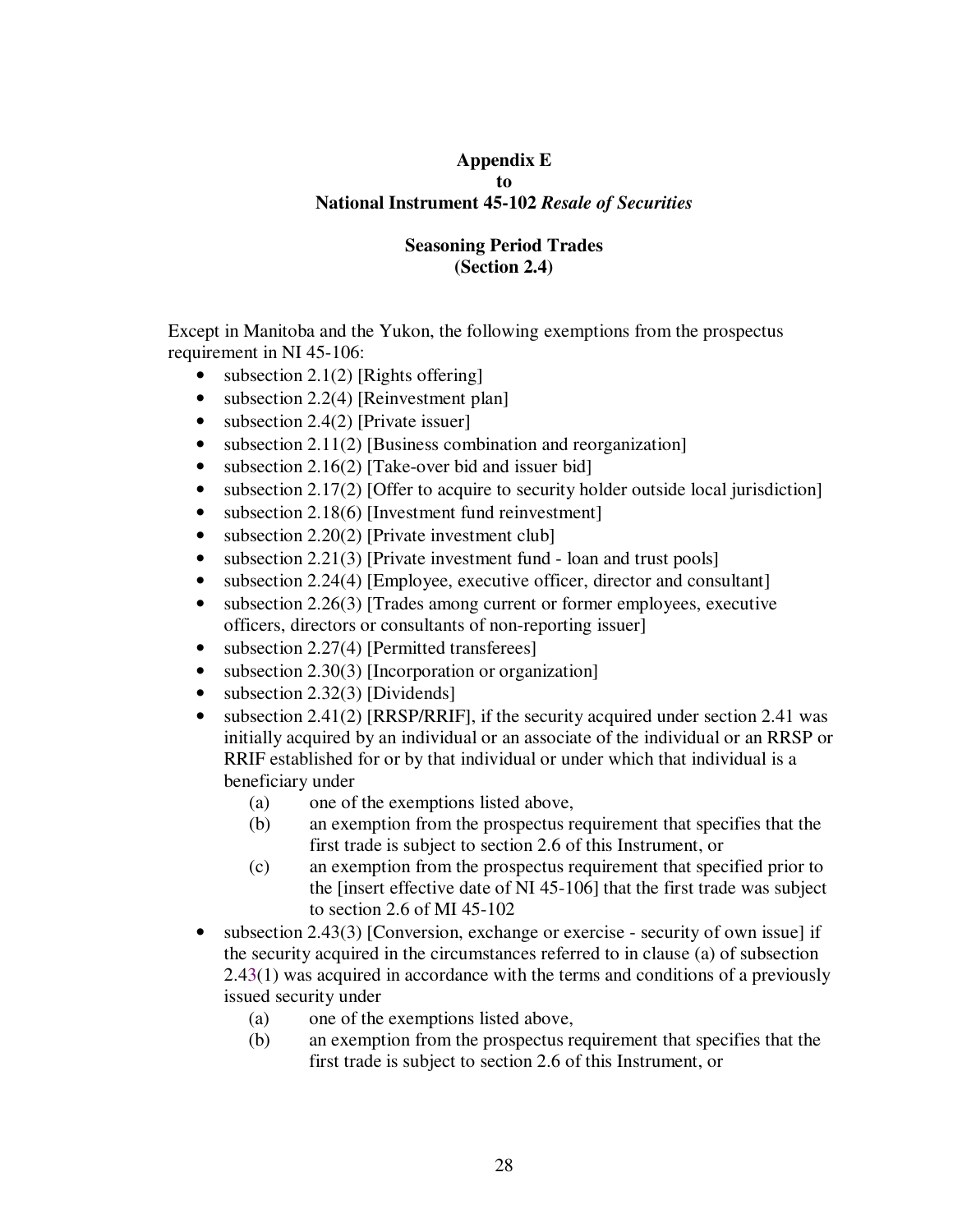- (c) an exemption from the prospectus requirement that specified prior to the [insert effective date of NI 45-106] that the first trade was subject to section 2.6 of this Instrument
- subsection 2.43 (3) [Conversion, exchange or exercise security of a reporting issuer] for a security being traded in the circumstances referred to in clause (b) of subsection 2.43 (1)

as well as the following local exemptions from the prospectus requirement:

- Alberta Securities Commission Rule 45-502 *Trade with RESP,* if not included in Appendix D
- Nova Scotia Securities Commission Blanket Order No. 46
- Prince Edward Island Local Rule 45-510 Exempt Distributions Exemptions for Trades Pursuant to Take-over Bids and Issuer Bids.
- An exemption from the prospectus requirement in a jurisdiction of Canada that specifies that the first trade is subject to section 2.6 of NI 45-102

# **Transitional Provisions**

# **1. General:**

An exemption from the prospectus requirement listed in Appendix E of MI 45-102 *Resale of Securities* as Appendix E read on March 30, 2004 or an exemption from the prospectus requirement that specified prior to [*insert effective date of NI 45-106*] that the first trade was subject to section 2.6 of MI 45-102. The exemptions listed in Appendix E of MI 45-102 on March 30, 2004 were:

- $\blacklozenge$  Section 131(1)(f) if not included in Appendix D of this Instrument, sections 131(h), (i), (j), (k), and (y) of the *Securities Act* (**Alberta**) and sections  $107(1)$  (j.1) and (k.1) prior to their repeal by section 5 of the *Securities Amendment Act, 1989* (Alberta), subsection 2.1(2) of MI 45-103 and sections 2.1, 2.2, 2.3 and 2.4 of MI 45-105 or under an exemption from the prospectus requirement that specifies that the first trade is subject to section 2.6 of MI 45-102
- $\blacklozenge$  Section 74(2)(*11*)(iii) if not included in Appendix D or F and sections 74(2)(*7*), (*8*) if not included in Appendix F, (*9*) to (*11*), (*13*), (*22*) and (*24*) of the *Securities Act* (**British Columbia**)
- ♦ Section 128(g) of the *Securities Rules* (**British Columbia**), section 2.1(2) of MI 45- 103 and sections 2.1, 2.2, 2.3 and 2.4 of MI 45-105 or under an exemption from the prospectus requirement that specifies that the first trade is subject to section 2.6 of MI 45-102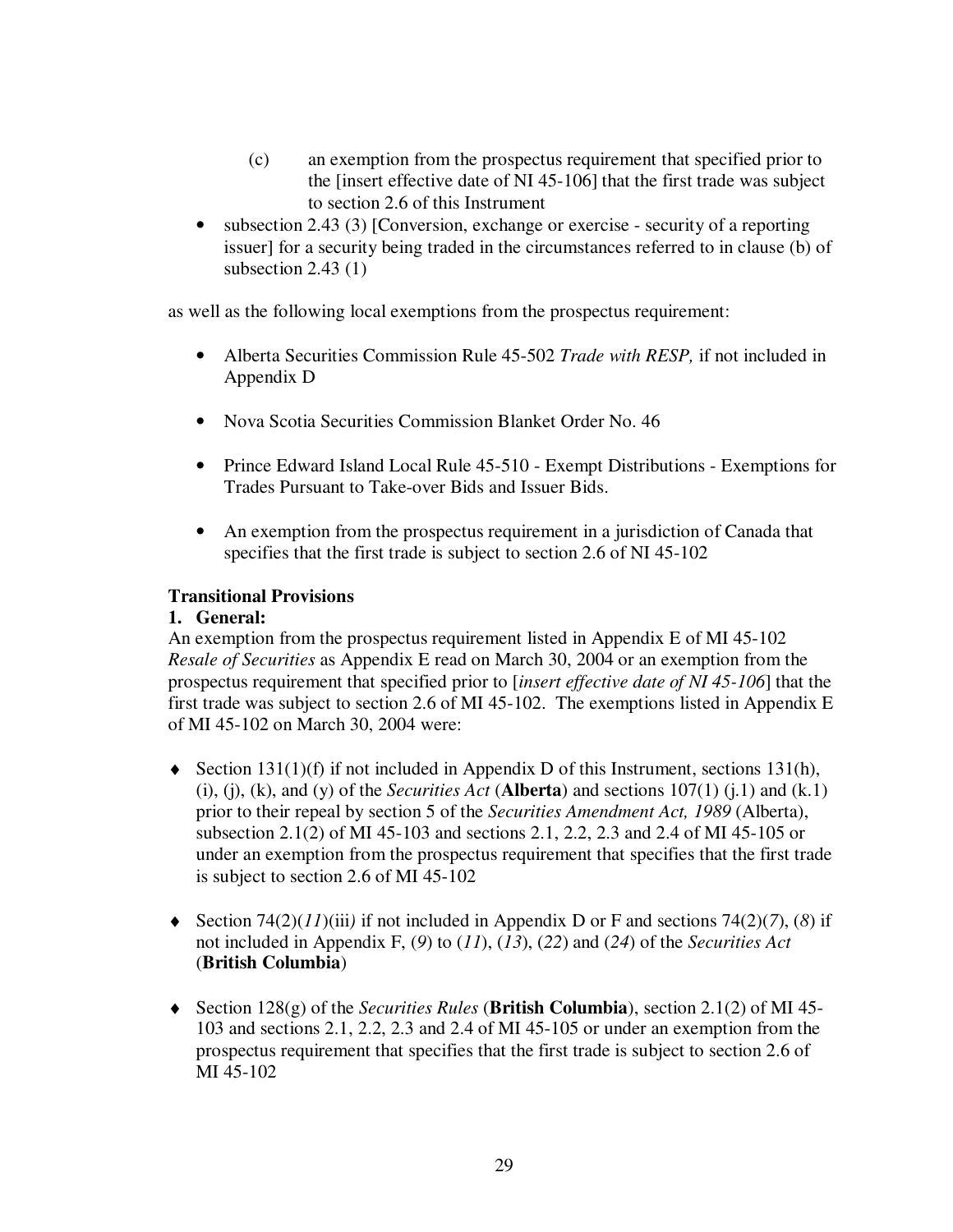- ♦ Section 74(2)(*12*) of the *Securities Act* (**British Columbia**), if the security acquired by the selling security holder under the realization on collateral was initially acquired by a person or company under any of the sections of the *Securities Act* (British Columbia), the *Securities Rules* (British Columbia) or a multilateral instrument referred to in this Appendix or under an exemption from the prospectus requirement that specifies that the first trade is subject to section 2.6 of MI 45-102
- $\blacklozenge$  Clauses 54(3) and 73(1)(f) if not included in Appendix D or F of this Instrument, (i) if not included in Appendix F, (j), (k) and (n) of the *Securities Act* (**Newfoundland and Labrador**), subsection 2.1(2) of MI 45-103 and sections 2.1, 2.2, 2.3 and 2.4 of MI 45-105 or under an exemption from the prospectus requirement that specifies that the first trade is subject to section 2.6 of MI 45-102
- $\blacklozenge$  Paragraphs 3(e), (f), (g), (h), (i), (n), (x), (y) and (mm) of Blanket Order No. 1 of the Registrar of Securities (**Northwest Territories**), except for a trade made under subparagraph 3(e)(iii) of Blanket Order No. 1 of the Registrar of Securities (Northwest Territories) that is included in Appendix D or F of this Instrument or a trade made under paragraph  $3(g)$  that is included in Appendix F of this Instrument, subsection 2.1(2) of MI 45-103 and sections 2.1, 2.2, 2.3 and 2.4 of MI 45-105 or under an exemption from the prospectus requirement that specifies that the first trade is subject to section 2.6 of MI 45-102
- ♦ Clause 77(1)(f) of the *Securities Act* (**Nova Scotia**) if not included in Appendix D or F of this Instrument, and clauses  $77(1)(h)$ , (i) if not included in Appendix F, (j), (k), (n), (v), (va), (ac), (ae) and (af) of the *Securities Act* (Nova Scotia), and clause 78(1)(a) of the *Securities Act* (Nova Scotia) as it relates to clause 41(2)(j) of the *Securities Act* (Nova Scotia) and Blanket Order No. 37, 38 if not included in Appendix F, 46 and 45-503 if not included in Appendix F, subsection 2.1(2) of MI 45-103 and sections 2.1, 2.2, 2.3 and 2.4 of MI 45-105 or under an exemption from the prospectus requirement that specifies that the first trade is subject to section 2.6 of MI 45-102
- $\blacklozenge$  Paragraphs 3(e), (f), (g), (h), (i), (n), (x), (y) and (mm) of Blanket Order No. 1 of the Registrar of Securities (**Nunavut**), except for a trade made under subparagraph 3(e)(iii) of Blanket Order No. 1 of the Registrar of Securities (Nunavut) that is included in Appendix D or F of this Instrument or a trade made under paragraph  $3(g)$ that is included in Appendix F of this Instrument, subsection 2.1(2) of MI 45-103 and sections 2.1, 2.2, 2.3 and 2.4 of MI 45-105 or under an exemption from the prospectus requirement that specifies that the first trade is subject to section 2.6 of MI 45-102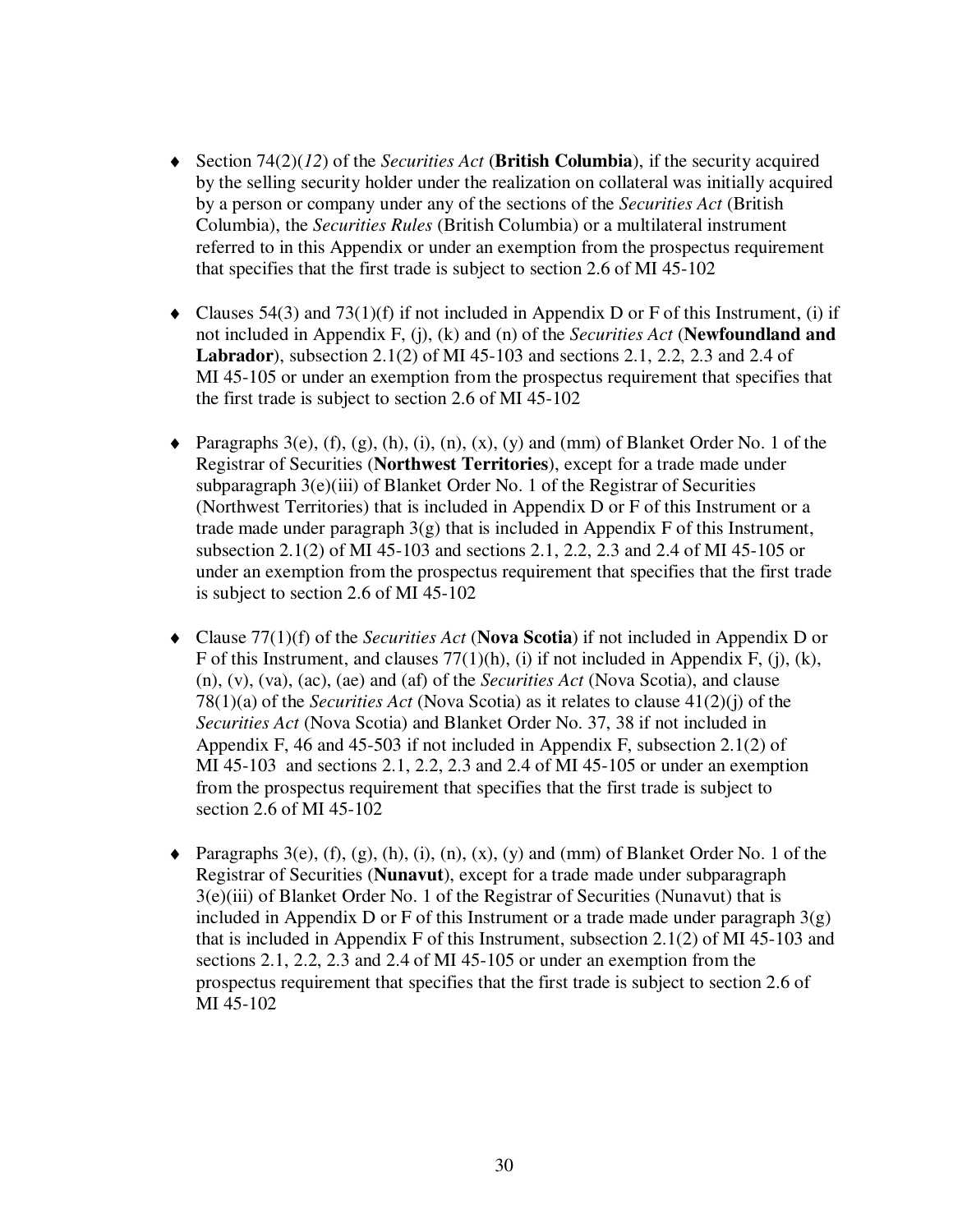- ♦ Clauses 72(1)(f), (i) if not included in Appendix F, (j), (k) and (n) of the *Securities Act* (Ontario), except for a trade made under 72(1)(f)(iii) of the *Securities Act* (**Ontario**) that is:
	- (i) included in Appendix D or F of this Instrument; or
	- (ii) contemplated by section 6.5 of Ontario Securities Commission Rule 45-501 *Exempt Distributions*

and sections 2.1, 2.2, 2.3 and 2.4 of MI 45-105 or an exemption from the prospectus requirement that specifies that the first trade is subject to section 2.6 of MI 45-102

- $\blacklozenge$  Clauses 13(1)(e) if not included in Appendix D or F of this Instrument, (f) if not included in Appendix F, (h) and (k) of the *Securities Act* (**Prince Edward Island**) or section 3.1 or 3.2 of Rule 45-501, section 1.1 of Prince Edward Island Rule 45-502, section 2.1 or 2.2 of Prince Edward Island Rule 45-506 or section 2.1 or 2.2 of Prince Edward Island Rule 45-510, subsection 2.1(2) of MI 45-103 and sections 2.1, 2.2, 2.3 and 2.4 of MI 45-105 or under an exemption from the prospectus requirement that specifies that the first trade is subject to section 2.6 of MI 45-102
- $\blacklozenge$  Clauses 81(1)(a.1), (e) if not included in Appendix D of this Instrument, (f) if not included in Appendix D or F of this Instrument,  $(f.1)$ ,  $(g)$ ,  $(h)$ ,  $(i)$  if not included in Appendix F, (i.1), (j), (k), (o), (cc) and (dd) of *The Securities Act, 1988* (**Saskatchewan**), subsection 2.1(2) of MI 45-103 and sections 2.1, 2.2, 2.3 and 2.4 of MI 45-105 or under an exemption from the prospectus requirement that specifies that the first trade is subject to section 2.6 of MI 45-102

## **2. Quebec Provisions**

- ♦ Sections 50 and 52 of the Securities Act (Quebec) as they read on [*indicate the date before repeal]*
- ♦ Prospectus and registration exemptions granted pursuant to section 263 of the *Securities Act* (Quebec) before March 30, 2004 if the exemption included as a condition a seasoning period of 12 months.

## **3. Ontario provisions**

## **Definitions**

In this Appendix

"**1998 OSC Rule 45-501**" means the Ontario Securities Commission Rule 45-501 *Exempt Distributions* that came into force on December 22, 1998;

"**2001 OSC Rule 45-501**" means the Ontario Securities Commission Rule 45-501 *Exempt Distributions* that came into force on November 30, 2001;

"**2004 OSC Rule 45-501**" means the Ontario Securities Commission Rule 45-501 *Exempt Distributions* that came into force on January 12, 2004;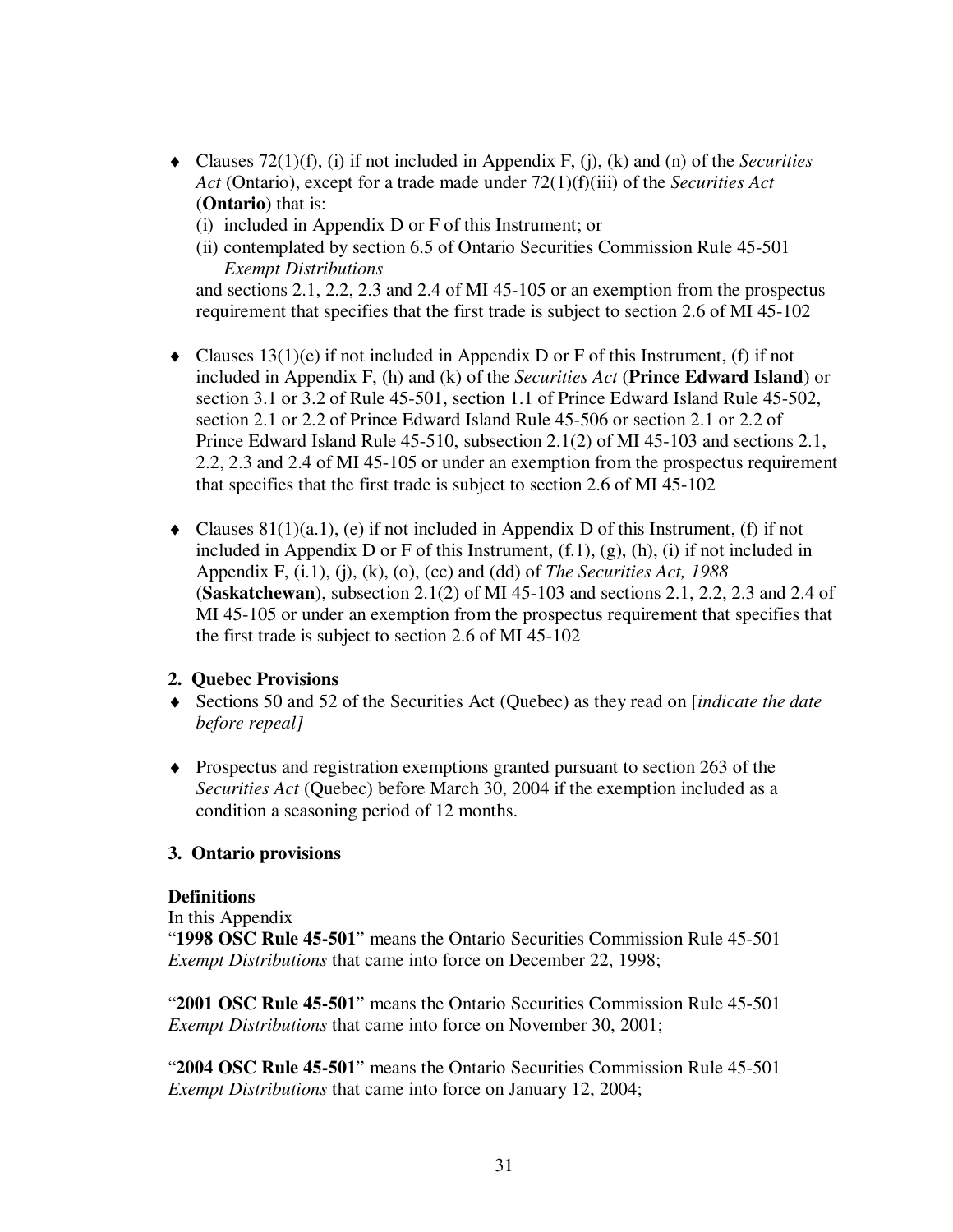"**2005 OSC Rule 45-501**" means the Ontario Securities Commission Rule 45-501 *Ontario Prospectus and Registration Exemptions* that came into force on •, 2005;

"**convertible security**" means, in Ontario, a security of an issuer that is convertible into, or carries the right of the holder to purchase, or of the issuer to cause the purchase of, a security of the same issuer;

"**exchangeable security**" means, in Ontario, a security of an issuer that is exchangeable for, or carries the right of the holder to purchase, or the right of the issuer to cause the purchase of, a security of another issuer;

"**exchange issuer**" means, in Ontario, an issuer that distributes securities of a reporting issuer held by it in accordance with the terms of an exchangeable security of its own issue;

**"multiple convertible security**" means, in Ontario, a security of an issuer that is convertible into or exchangeable for, or carries the right of the holder to purchase, or of the issuer or exchange issuer to cause the purchase of, a convertible security, an exchangeable security or another multiple convertible security;

"**OSC Rule 45-502**" means Ontario Securities Commission Rule 45-502 *Dividend or Interest Reinvestment and Stock Dividend Plans*;

"**OSC Rule 45-503"** means Ontario Securities Commission Rule 45-503 *Trades to Employees, Executives and Consultants*;

"**Type 1 trade**" means, in Ontario, a distribution in a security under an exemption from the prospectus requirement in:

- (a) clause 72(1)(a), (b), (c), (d), (l), (m), (p) or (q) of the *Securities Act* (Ontario);
- (b) section 2.4, 2.5 or 2.11 of the 1998 OSC Rule 45-501;
- (c) section 2.3, 2.12, 2.13 or 2.14 of the 2001 OSC Rule 45-501; or
- (d) section 2.3, 2.12, 2.13, 2.14 or 2.16 of the 2004 OSC Rule 45-501; and

"**Type 2 trade**" means, in Ontario, a distribution in a security under an exemption from the prospectus requirement in:

(a) clause 72(1)(f) of the *Securities Act* (Ontario) other than a distribution to an associated consultant or investor consultant as defined in OSC Rule 45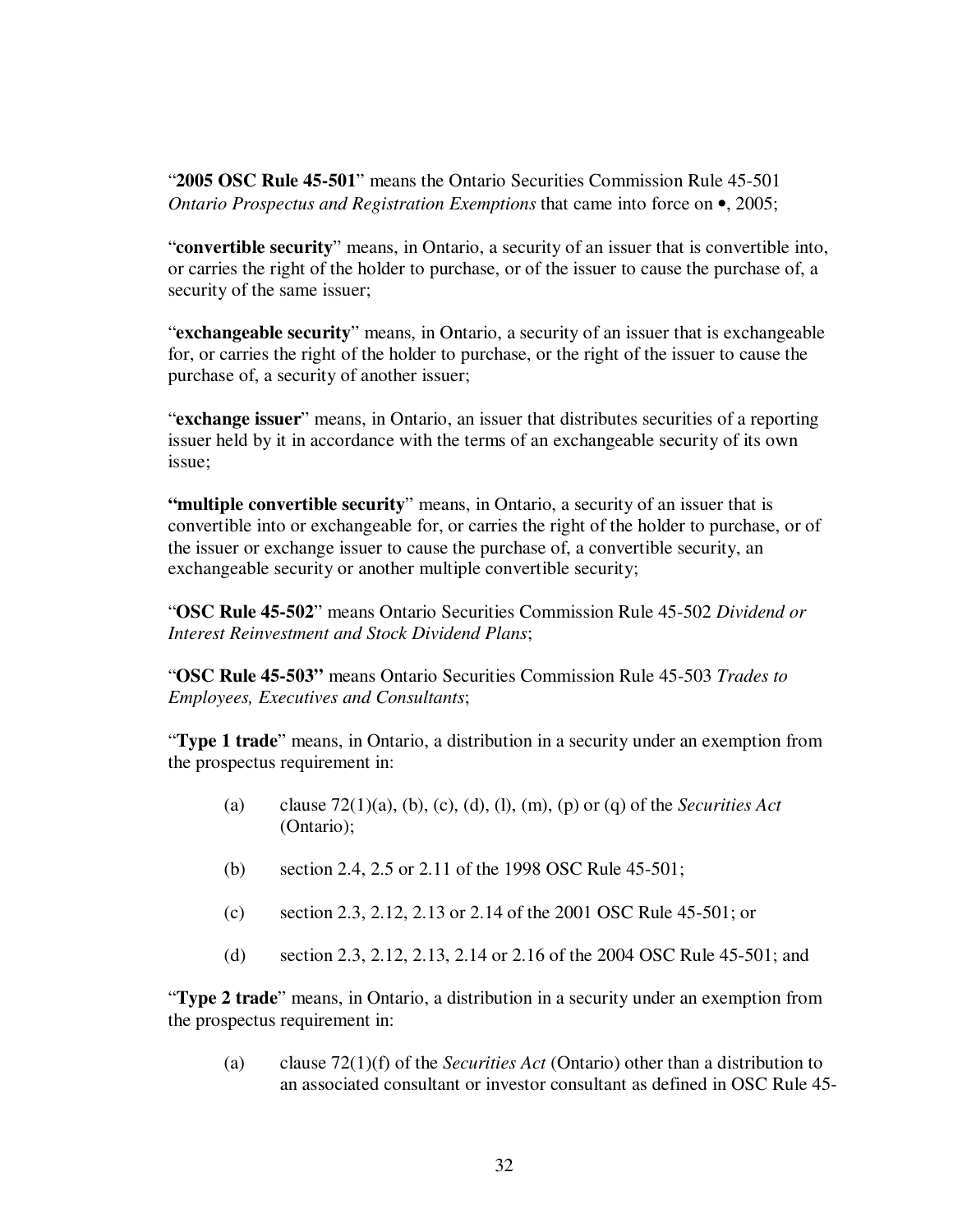503 or a distribution to an associated consultant or investor relations person as defined in MI 45-105;

- (b) clause 72(1)(h), (i), (j), (k) or (n) of the *Securities Act* (Ontario); or
- (c) section 2.5, 2.8 or 2.15 of the 2001 OSC Rule 45-501; or
- (d) section 2.5, 2.8 or 2.15 of the 2004 OSC Rule 45-501; and

"**underlying security**" means, in Ontario, a security issued or transferred, or to be issued or transferred, in accordance with the terms of a convertible security, an exchangeable security or a multiple convertible security.

# **(a)** *Securities Act* **(Ontario)**

Clause 72(1)(f) of the *Securities Act* (Ontario) except for a distribution under subclause 72(1)(f)(iii) of the *Securities Act* (Ontario) that is included in Appendix D or F of MI 45- 102.

Clause 72(1)(h) of the *Securities Act* (Ontario) except for a distribution under clause 72(1)(h) of the *Securities Act* (Ontario) of an underlying security that was distributed on conversion or exchange of a multiple convertible security, convertible security or exchangeable security acquired in a Type 1 trade

Clause 72(1)(i) of the *Securities Act* (Ontario) except for a distribution under clause 72(1)(i) of the *Securities Act* (Ontario) that is included in Appendix F

Clauses 72(1)(j), (k) and (n) of the *Securities Act* (Ontario)

# **(b) 2001 OSC Rule 45-501 and 2004 OSC Rule 45-501**

Section 2.1 of the 2001 OSC Rule 45-501 and the 2004 OSC Rule 45-501 if the security distributed under section 2.1 of the 2001 OSC Rule 45-501 or the 2004 OSC Rule 45-501 was not traded to a promoter of the issuer

Section 2.5 of the 2001 OSC Rule 45-501 and the 2004 OSC Rule 45-501.

Section 2.6 of the 2001 OSC Rule 45-501 and the 2004 OSC Rule 45-501 if an underlying security was distributed under section 2.6 of the 2001 OSC Rule 45-501 or the 2004 OSC Rule 45-501 on a forced conversion or exchange of a multiple convertible security, convertible security or exchangeable security acquired:

- (a) in a Type 2 trade;
- (b) under section 2.2, 3.1, 3.2, 3.3, 5.1 or 8.1 of OSC Rule 45-503, other than a trade by an associated consultant or investor consultant as defined in OSC Rule 45-503; or
- (c) under a provision in Part 2 of MI 45-105.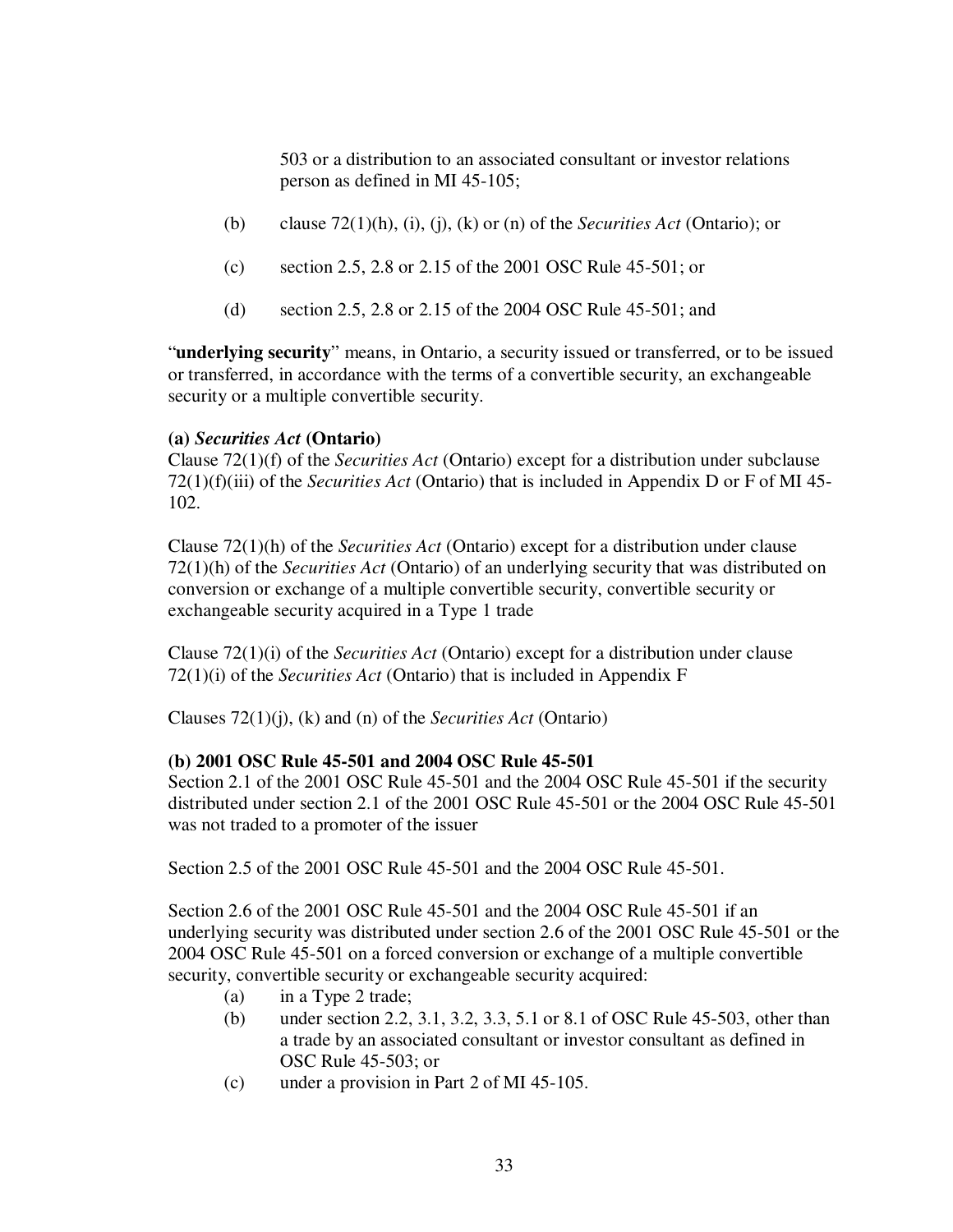Section 2.7 of the 2001 OSC Rule 45-501 and the 2004 OSC Rule 45-501 if an underlying security was distributed under section 2.7 of the 2001 OSC Rule 45-501 or the 2004 OSC Rule 45-501 on a forced conversion or exchange of a multiple convertible security, convertible security or exchangeable security acquired:

- (a) in a Type 2 trade;
- (b) under section 2.2, 3.1, 3.2, 3.3, 5.1 or 8.1 of OSC Rule 45-503, other than a trade by an associated consultant or investor consultant as defined in OSC Rule 45-503; or
- (c) under a provision in Part 2 of MI 45-105.

Section 2.8 of the 2001 OSC Rule 45-501 and the 2004 OSC Rule 45-501.

Section 2.11 of the 2001 OSC Rule 45-501 and the 2004 OSC Rule 45-501 if section 2.6 of MI 45-102 would have been applicable to a first trade in that security by the person making the exempt distribution under section 2.11 of the 2001 OSC Rule 45-501 or the 2004 OSC Rule 45-501.

Section 2.15 of the 2004 OSC Rule 45-501 if the security distributed under section 2.15 of the 2004 OSC Rule 45-501 was not traded by a promoter of the issuer

### **(d) 1998 OSC Rule 45-501**

Section 2.7 of the 1998 OSC Rule 45-501

Section 2.8 of the 1998 OSC Rule 45-501

Section 2.9 of the 1998 OSC Rule 45-501 if an underlying security was distributed under section 2.9 of the 1998 OSC Rule 45-501 on a forced conversion or exchange of a multiple convertible security, convertible security or exchangeable security acquired by the holder in a Type 2 trade

Section 2.10 of the 1998 OSC Rule 45-501 if an underlying security was distributed under section 2.10 of the 1998 OSC Rule 45-501 on a forced conversion or exchange of a multiple convertible security, convertible security or exchangeable security acquired by the holder in a Type 2 trade

Section 2.17 of the 1998 OSC Rule 45-501

Subsection 2.18(1) of the 1998 OSC Rule 45-501 after the issuer had ceased to be a private issuer for the purposes of the *Securities Act* (British Columbia)

## **(e) Other**

Sections 2.1 and 3.1 of Ontario Securities Commission Rule 45-502.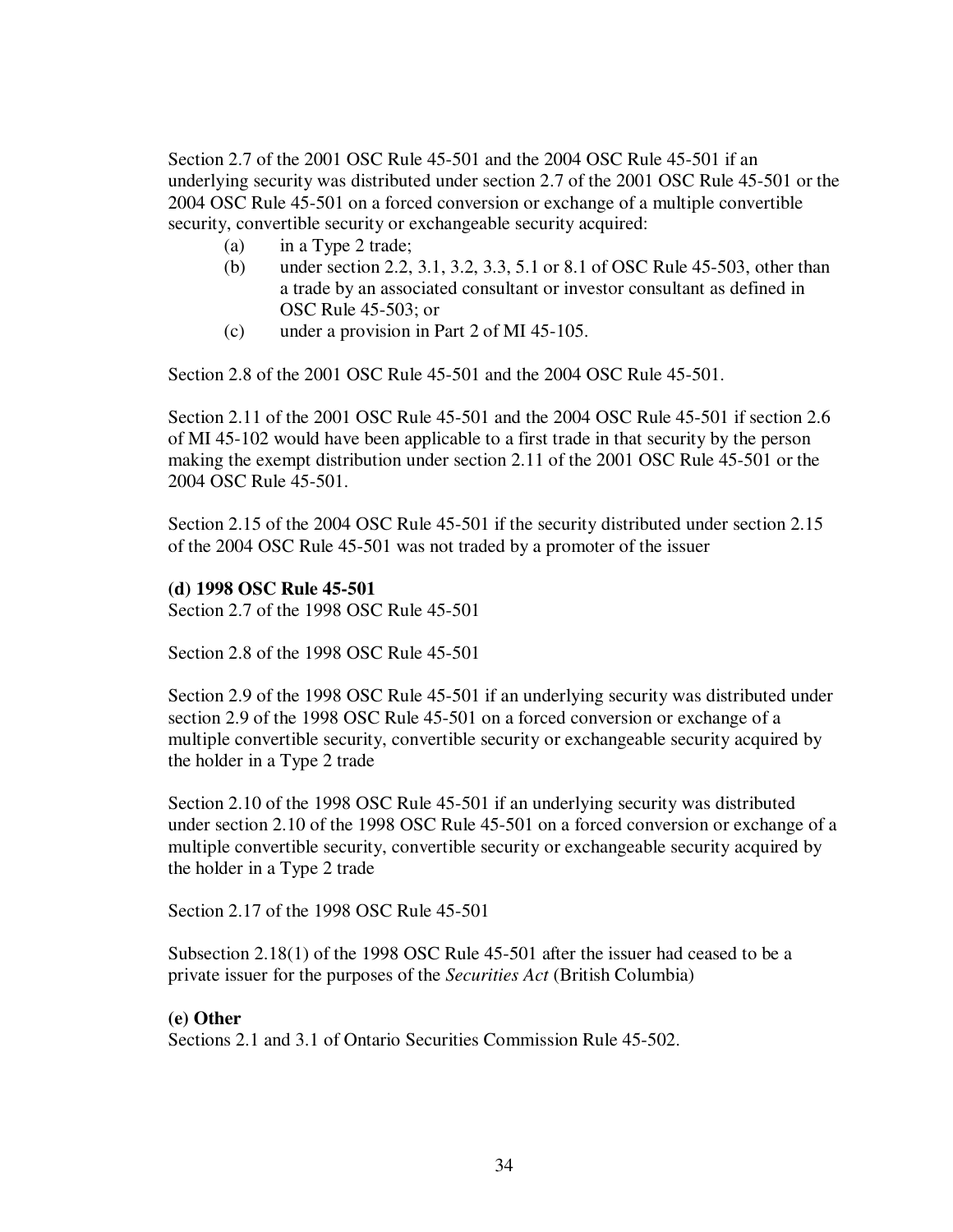# **Appendix F to National Instrument 45-102** *Resale of Securities*

# **Underwriters (Section 2.13)**

Subsection 2.34(2) [Acting as underwriter] of NI 45-106 and subsection 2.11(2) [Business combination and reorganization] or 2.43(3) [Conversion, exchange or exercise] of NI 45-106, if the original security was acquired under subsection 2.34(2) of NI 45-106 or one of the underwriter exemptions in the transitional provisions listed below

## **Transitional Provisions:**

An exemption from the prospectus requirement listed in Appendix F of MI 45-102 as Appendix F read on March 30, 2004. Exemptions listed in Appendix F of MI 45-102 on March 30, 2004 were:

- ♦ Section 74(2)(*15*) of the *Securities Act* (**British Columbia**) and section 74(2)(*8*) or 74(2)(*11*)(iii) of the *Securities Act* (British Columbia) if the original security was acquired under section 74(2)(*15*) of the *Securities Act* (British Columbia)
- ♦ Clause 73(1)(r) of the *Securities Act* (**Newfoundland and Labrador**) and section 73(1)(i) or 73(1)(f)(iii) of the *Securities Act* (Newfoundland and Labrador) if the original security was acquired under section 73(1)(r) of the *Securities Act* (Newfoundland and Labrador)
- ♦ Paragraph 3(v) of Blanket Order No. 1 of the Registrar of Securities (**Northwest Territories**) and paragraph 3(g) or subparagraph 3(e)(iii) of Blanket Order No. 1 of the Registrar of Securities (Northwest Territories) if the original security was acquired under paragraph  $3(v)$  of Blanket Order No. 1 of the Registrar of Securities (Northwest Territories)
- $\blacklozenge$  Clause 77(1)(r) of the *Securities Act* (**Nova Scotia**) and clause 77(1)(i) or 77(1)(f)(iii) of the *Securities Act* (Nova Scotia) or Blanket Order No. 38 or 45-503 if the original security was acquired under clause 77(1)(r) of the *Securities Act* (Nova Scotia)
- ♦ Paragraph 3(v) of Blanket Order No. 1 of the Registrar of Securities (**Nunavut**) and paragraph  $3(g)$  or subparagraph  $3(e)$ (iii) of Blanket Order No. 1 of the Registrar of Securities (Nunavut) if the original security was acquired under paragraph  $3(v)$  of Blanket Order No. 1 of the Registrar of Securities (Nunavut)
- ♦ Clause 72(1)(f)(iii) of the *Securities Act* (**Ontario**) if the original security was acquired under clause 72(1)(r) of the *Securities Act* (Ontario)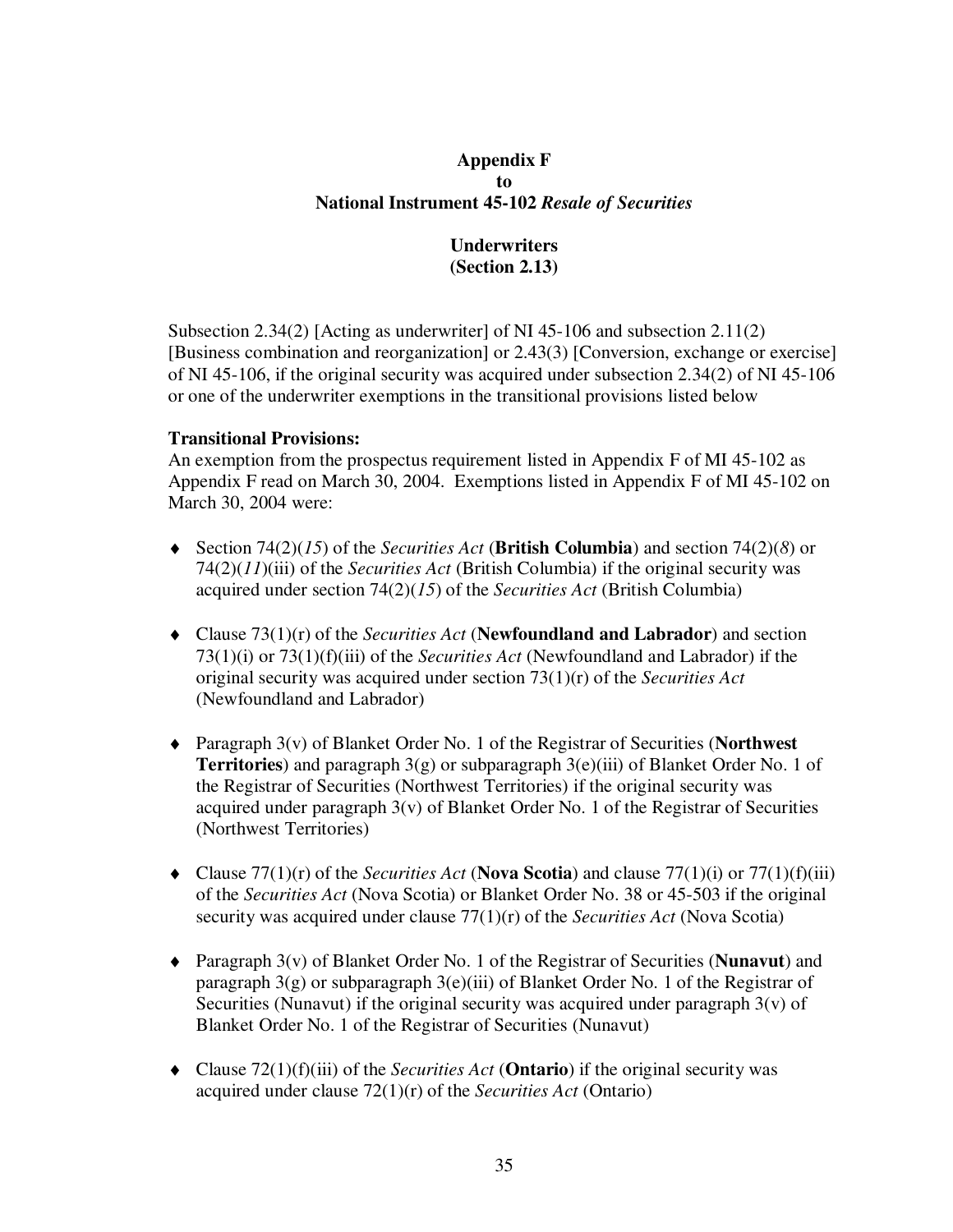- ♦ Clause 72(1)(i) of the *Securities Act* (**Ontario**) if the original security was acquired under clause 72(1)(r) of the *Securities Act* (Ontario)
- ♦ Clause 72(1)(r) of the *Securities Act* (Ontario)
- ♦ Section 2.1 of Prince Edward Island Rule 45-509 and subclause 13(1)(e) (iii) or clause 13(1)(f) of the *Securities Act* (**Prince Edward Island**) or section 1.1 of Prince Edward Island Rule 45-502 if the original security was acquired under section 2.1 of Prince Edward Island Rule 45-509
- ♦ Clause 81(1)(u) of *The Securities Act, 1988* (**Saskatchewan**) and clause 81(1)(i) or subclause 81(1)(f)(iii) of *The Securities Act, 1988* (Saskatchewan) if the original security was acquired under clause 81(1)(u) of *The Securities Act, 1988* (Saskatchewan)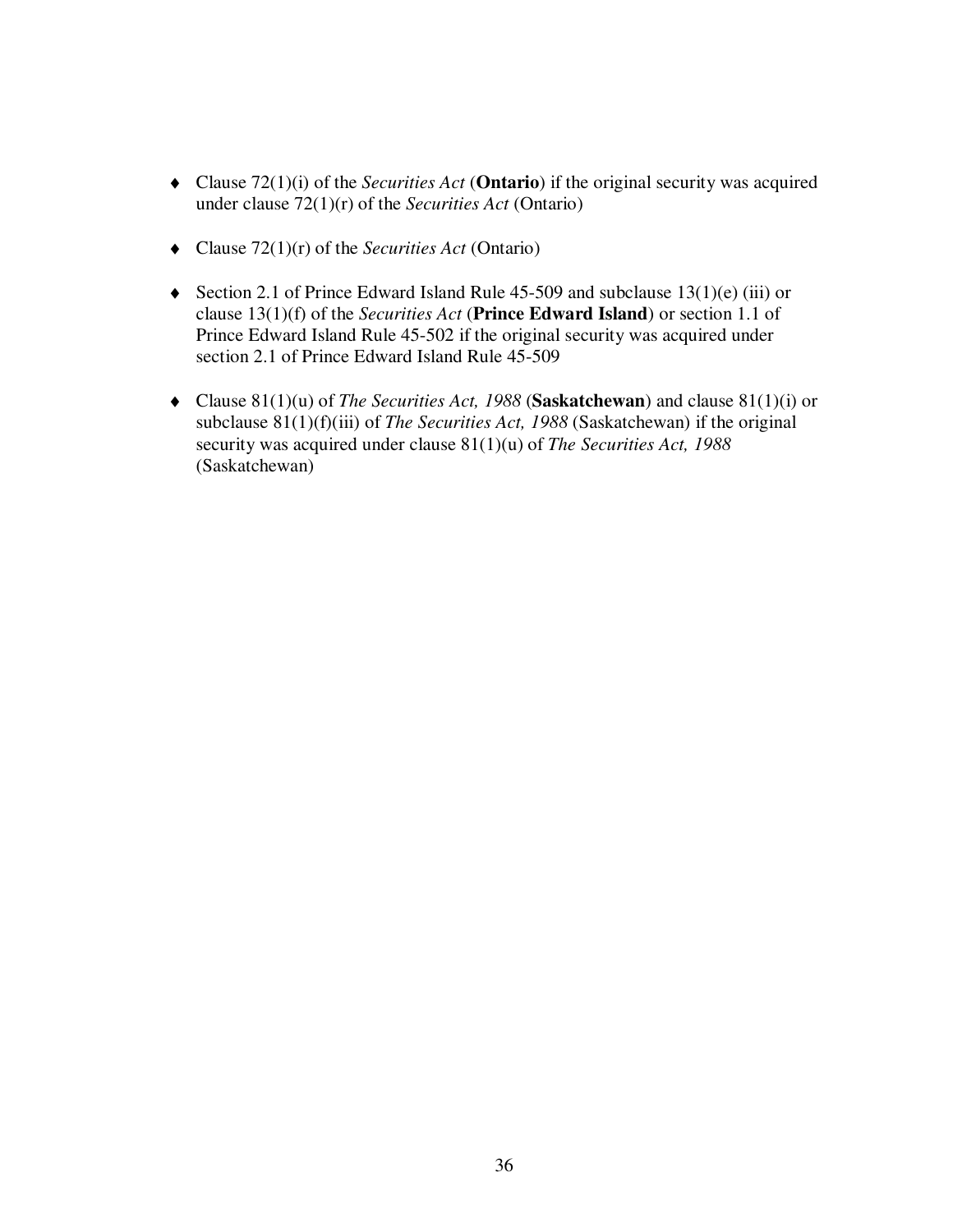## **Appendix G to National Instrument 45-102** *Resale of Securities*

## **Promoters (Section 2.15)**

#### **Ontario Transitional Provisions:** Section 2.3 of the 1998 OSC Rule 45-501

Section 2.15 of the 1998 OSC Rule 45-501

Section 2.1 of the 2001 OSC Rule 45-501 and the 2004 OSC Rule 45-501

Section 2.3 of the 2001 OSC Rule 45-501 and the 2004 OSC Rule 45-501

Section 2.12 of the 2001 OSC Rule 45-501 and the 2004 OSC Rule 45-501

Section 2.13 of the 2001 OSC Rule 45-501 and the 2004 OSC Rule 45-501

Section 2.14 of the 2001 OSC Rule 45-501 and the 2004 OSC Rule 45-501

Section 2.15 of the 2004 OSC Rule 45-501

Section 2.16 of the 2004 OSC Rule 45-501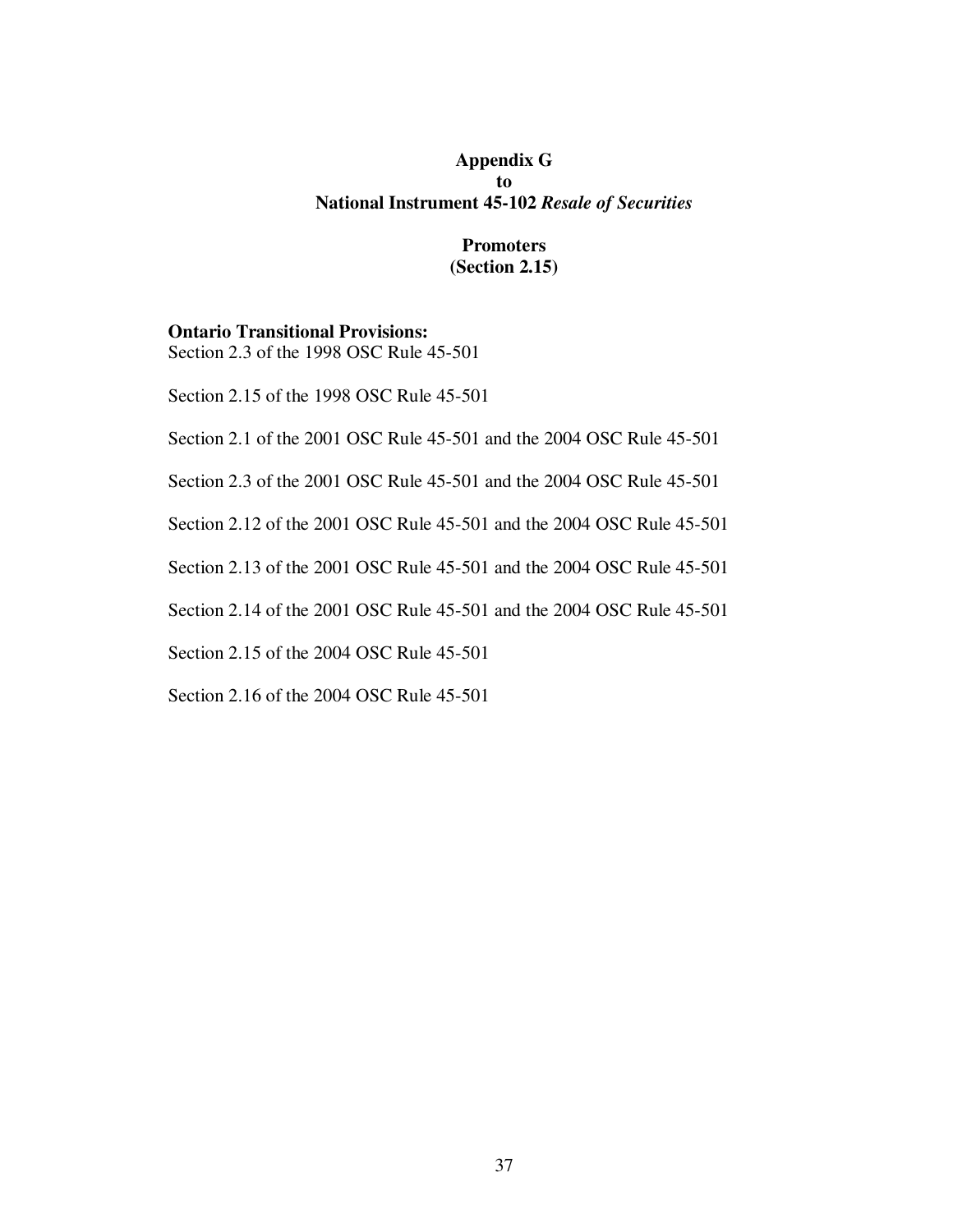### **Schedule 6**

### **Amendments to Companion Policy 45-102CP to Multilateral Instrument 45-102** *Resale of Securities*

### **PART 1 AMENDMENTS TO COMPANION POLICY 45-102CP**

- **1.1 Amendment** Companion Policy 45-102CP to Multilateral Instrument 45-102 *Resale of Securities* (the Companion Policy *)* is amended by:
	- (a) in the Companion Policy, striking "Multilateral Instrument 45-102" and substituting "National Instrument 45-102" as follows:
		- (i) in the title of the Companion Policy, and
		- (ii) in subsection  $1.1(1)$  of the Companion Policy;
	- (b) amending section 1.1 by
		- (i) striking "MI 45-102" wherever it appears and substituting "NI 45- 102",
		- (ii) in subsection (1), striking "except Quebec", and
		- (iii) in subsection (2); striking "Manitoba, New Brunswick and the Yukon Territory" and substituting "Manitoba and Yukon",
	- (c) amending section 1.2 by
		- (i) in subsections (1) and (3), striking "MI 45-102" wherever it appears and substituting "NI 45-102",
		- (ii) repealing and replacing subsection (2) with:
			- (1) Appendices D and E to NI 45-102 list the new harmonized exemptions in National Instrument 45-106 *Registration and Prospectus Exemptions* (NI 45-106) and local exemptions that are subject to the resale restrictions under section 2.5 or 2.6 of NI 45-102, while Appendix F lists the new harmonized exemptions in NI 45-106 applicable to underwriters. Each of these appendices also contains transitional provisions applicable to securities acquired under exemptions listed in the Appendices to MI 45-102 as Appendices D, E and F read on March 30, 2004. Appendix G has been added to NI 45-106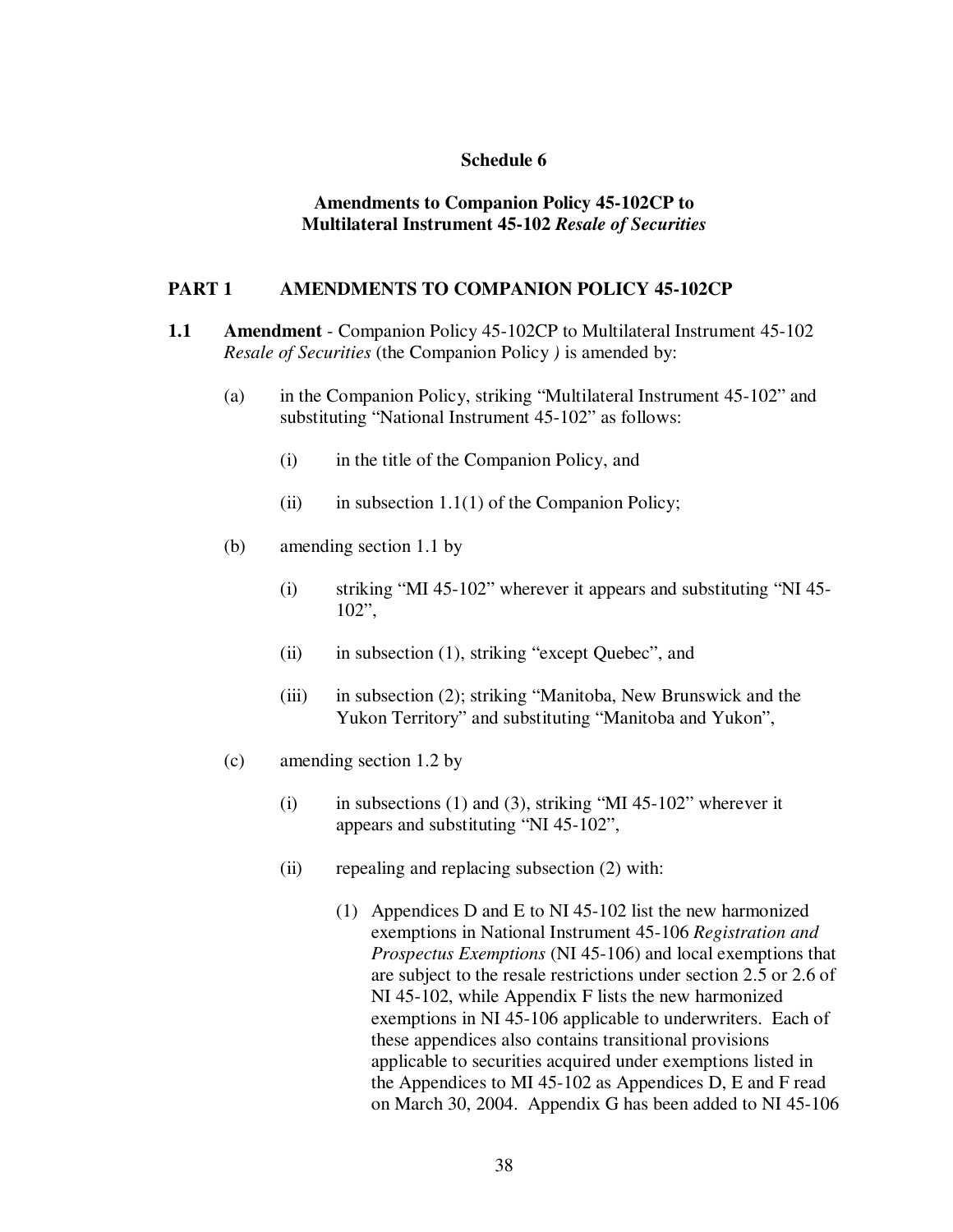specifying exemptions applicable to promoters in Ontario. For all local exemptions that come into effect after [insert effective date of NI 45-102], you should look to the local instrument itself to see if it specifies that the securities acquired are subject to section 2.5 or 2.6 of NI 45-102 as well as to Appendix D and E to NI 45-102. You may also wish to consult CSA Notice [insert number] listing local registration and prospectus exemptions in place in each jurisdiction of Canada, which the CSA will update periodically.

(d) repealing and replacing section 1.3 with:

### **1.3 Transition**

- (1) When Multilateral Instrument 45-102 *Resale of Securities* ("former MI 45-102") came into force on November 30, 2001, that instrument imposed harmonized resale restrictions on the first trade of securities made on or after that date, even if the securities were distributed, or acquired by the selling security holder in the case of a trade that is a control distribution, prior to November 30, 2001. These securities were subject to prescribed restricted periods and seasoning periods of either four or twelve months. When MI 45-102 was implemented on March 30, 2004, the securities of all reporting issuers became subject to four month restricted and seasoning periods under section 2.5 and 2.8 or four month seasoning periods under section 2.6 of MI 45-102. This meant that any existing restricted period or seasoning period imposed under Part 2 of former MI 45-102 that exceeded four months was reduced to four months under MI 45-102. Under NI 45-102, securities of all reporting issuers continue to be subject to a four month restricted period under subsection 2.5(2) or 2.8(2) of the Instrument.
- (2) Item 3. of subsection 2.5(2) of MI 45-102 required that the certificate or the ownership statement evidencing a security that is the subject of the first trade carry either a legend or a legend restriction notation disclosing the resale restrictions. This legend requirement applied only to securities distributed on or after MI 45-102 comes into effect on March 30, 2004 in all jurisdictions except Quebec. We have added language to Item 3. of subsection 2.5(2) of NI 45-102 to clarify that the legend requirement in NI 45-106 will only apply to securities distributed in Quebec on or after NI 45-106 comes into effect on [\*].
- (3) Issuers may continue to replace those certificates that are legended in accordance with former MI 45-102 with a certificate (or an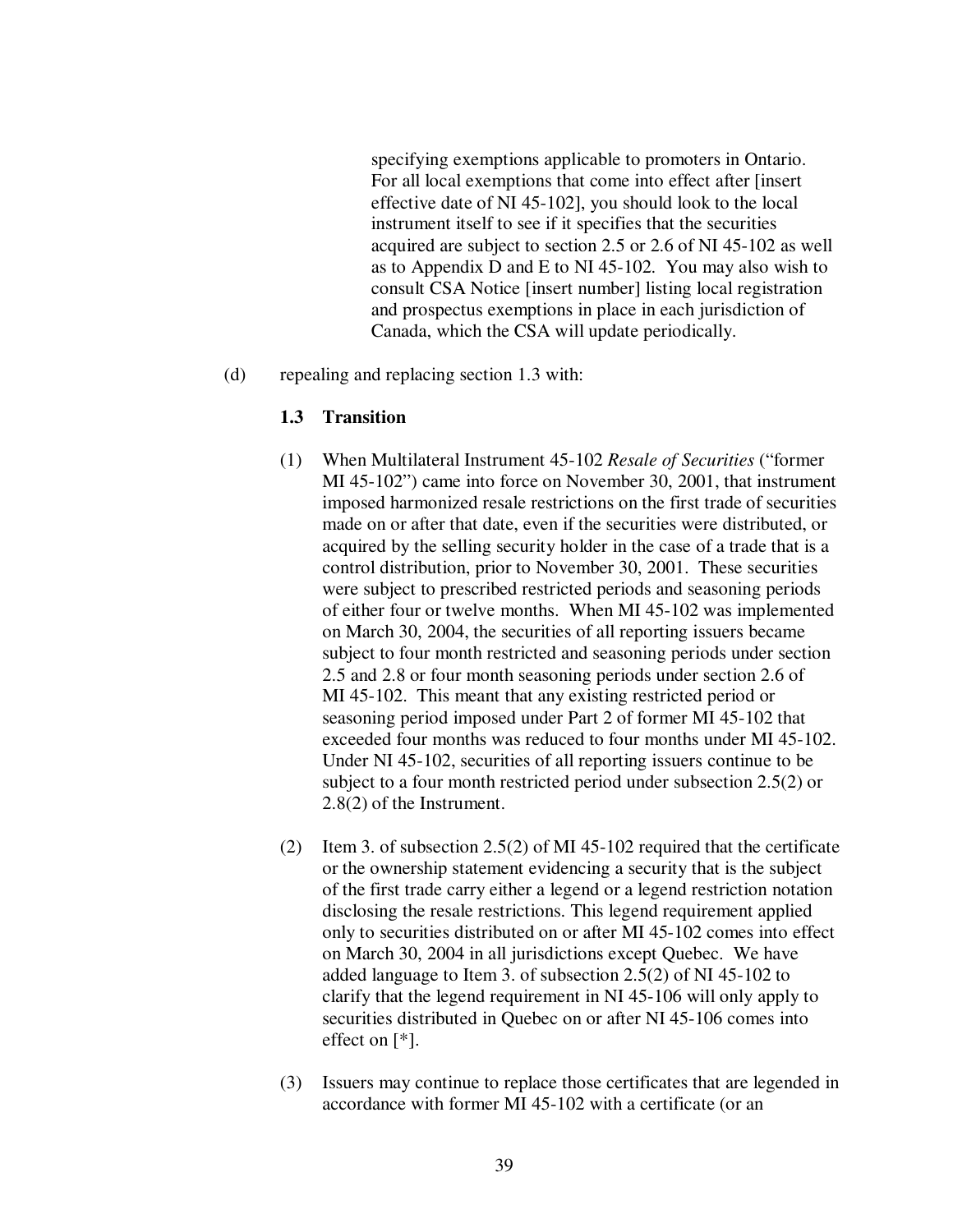acceptable electronic alternative) carrying the legend (or legend restriction notation) specified in item 3. of subsection 2.5(2) of NI 45-102. As was the case under former MI 45-102, certificates representing securities distributed prior to November 30, 2001 do not have to be legended.

- (e) amending section 1.4 by
	- (i) striking "MI 45-102" and substituting "NI 45-102", and
	- (ii) striking "Manitoba, New Brunswick and the Yukon Territory" and substituting "Manitoba and Yukon";
- (f) amending sections 1.5 and 1.6 by striking "MI 45-102" wherever it appears and substituting "NI 45-102";
- (g) repealing and replacing section 1.7 with:
	- **1.7 Legending of Securities** Item 3. of subsection 2.5(2) of NI 45- 102 imposes a legend requirement for securities distributed under any of the provisions listed in Appendix D to NI 45-102 or another prospectus exemption of any jurisdiction subject to the resale restrictions in subsection 2.5(2) of NI 45-102. Beneficial security holders must receive either a paper certificate representing their security or an electronic alternative such as an ownership statement under a direct registration system, scheduled to be phased into operation during 2005. If a paper certificate is issued, the certificate must carry the legend specified in item 3 that notifies the beneficial security holder of the applicable resale restrictions. Similarly, an ownership statement must carry a restricted legend notation that notifies the beneficial security holder of the applicable resale restrictions. Issuers may add additional wording to that found in item 3. of subsection 2.5(2) of NI 45-102. If you supplement the specified text of the legend on the certificate or the restricted legend notation on the ownership statement, that additional wording cannot alter the meaning of the specified wording. You should also look to section 1.10 for further guidance on the legending of convertible and underlying securities.
- (h) amending section 1.8 by:
	- (i) in subsection (1) striking "MI 45-102" and substituting "NI 45-102", and
	- (ii) repealing subsection (2);